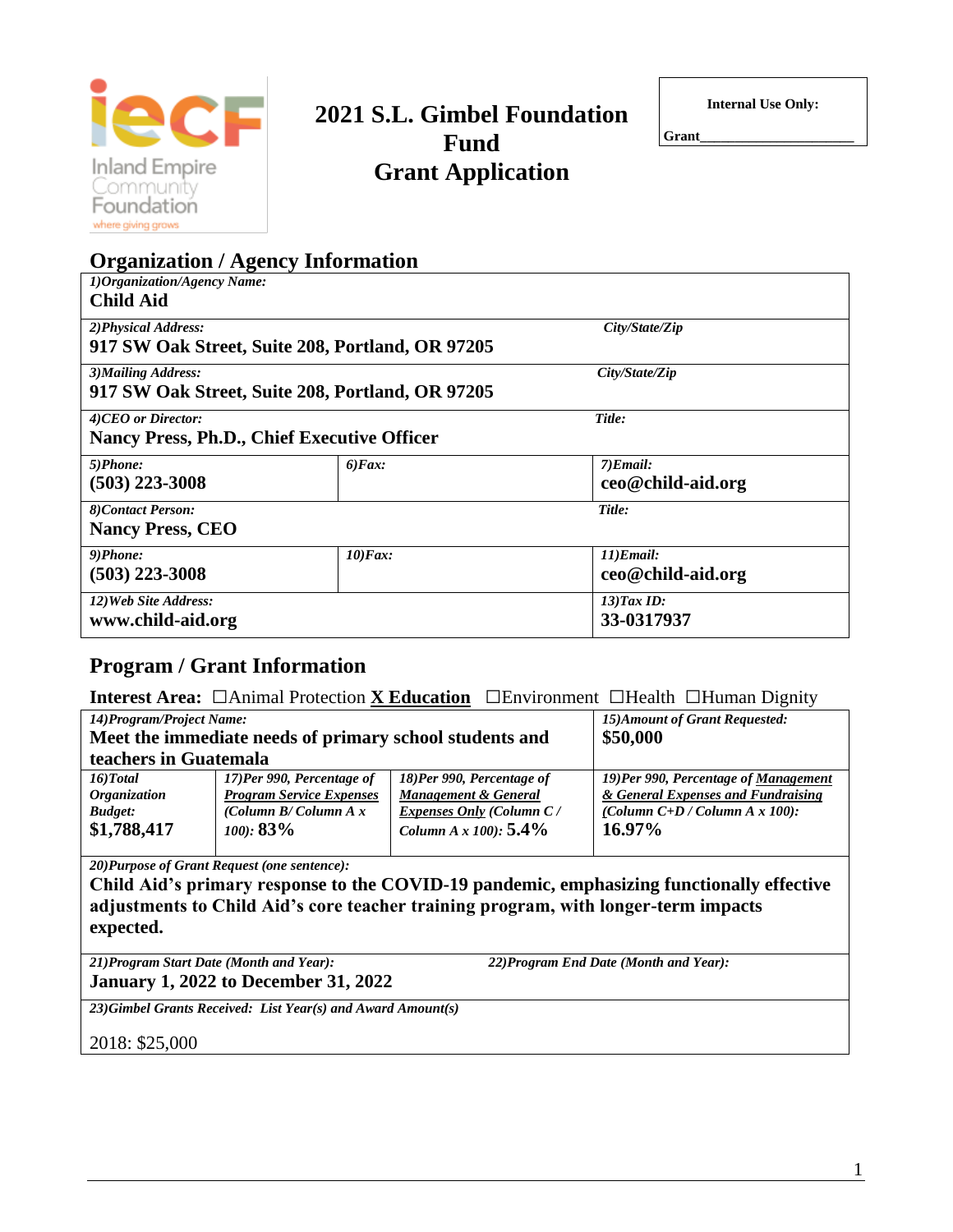# **Signatures**

*24)Board President / Chair: (Print name and Title)* Bernard J. Casey, J.D., Board Chair, *Date:* October 20, 2021

 *Signature*

*25)Executive Director/President: (Print name and Title)* **Nancy Press, CEO** *Signature: Date:*

**Nancy Press, CEO October 20, 2021**

# **2021 S.L. Gimbel Foundation Fund APPLICATION Narrative**

Please provide the following information by answering **ALL** questions (I to IV), **12 Font, One Inch Margins, Times New Roman.** Use the format below (I to IV). **Type the question**. Type your complete answers to the question directly below the question. Please be thorough, clear, specific, and concise.

# **2021 S.L. Gimbel Foundation Fund APPLICATION Narrative**

Please provide the following information by answering **ALL** questions (I to IV), **12 Font, One Inch Margins, Times New Roman.** Use the format below (I to IV). **Type the question**. Type your complete answers to the question directly below the question. Please be thorough, clear, specific, and concise.

# **I. Organization Background A) What are the history, mission and purpose of your organization?**

Child Aid began as an NGO, with very limited funds, in 1993, working with community partners in Oaxaca, Mexico. That project, intended to diagnose and provide hearing aids and special education to deaf children without access to medical services, became the independent NGO, CORAL [\(https://coraloaxaca.org/#\)](https://coraloaxaca.org/). This very satisfying project gave the founders their first experience in the NGO world, but their interests were in deep development and less specialized education. When a large shipment of Spanish language books became available *gratis* in the U.S., they worked with a Guatemalan partner to distribute them to book-starved libraries. Then, in the late 1990s, the organization took the crucial pivot that laid the groundwork for what Child Aid is today. That pivot came from the realization that libraries were not a sufficient or appropriate location from which to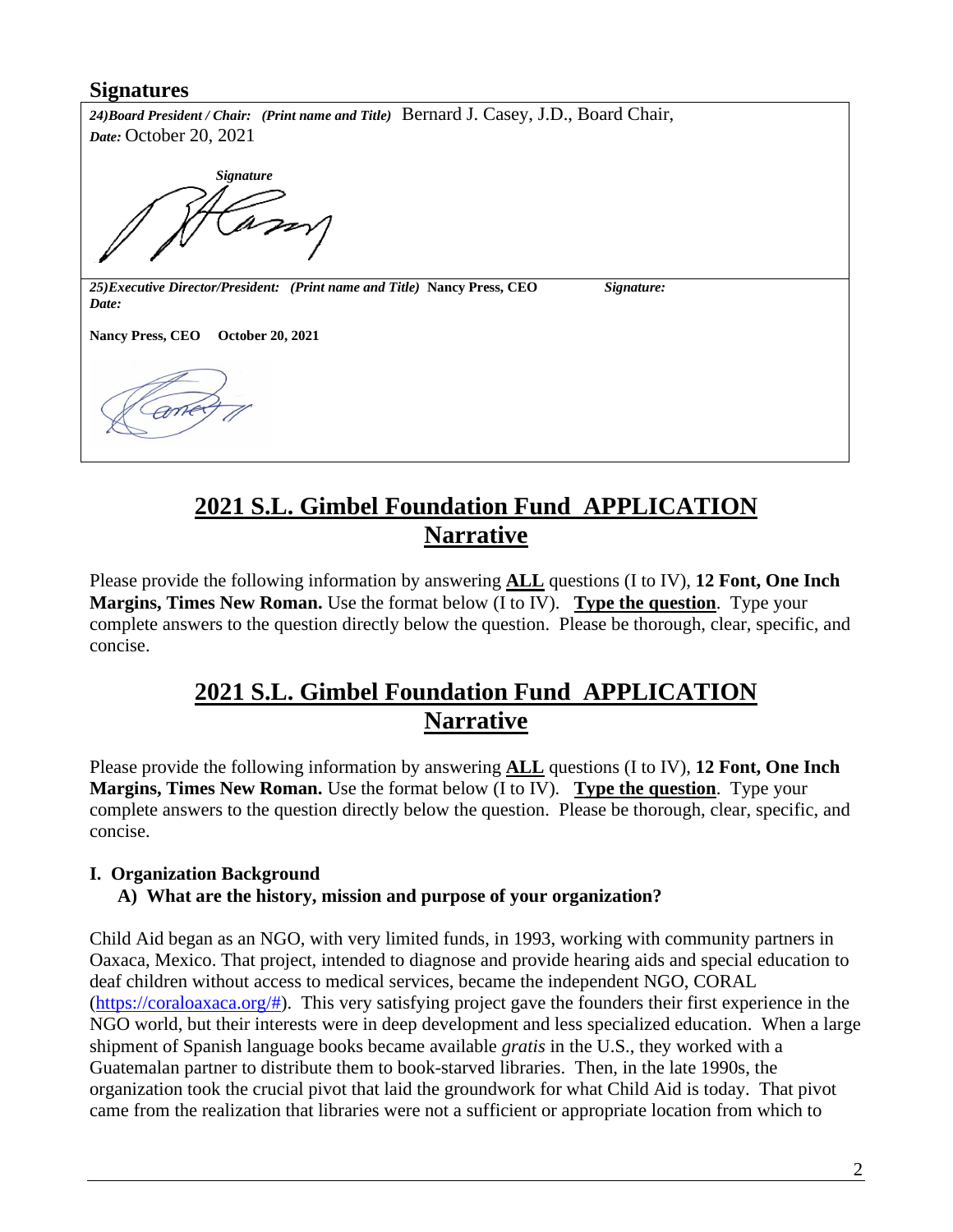make broad changes and improvement in education and the concomitant realization that the key problem in early education in Guatemala involved ill-trained teachers and under-resourced classrooms.

Since then, our size and impact have grown but our mission remains the same: To have a substantial impact on changing primary school education in Guatemala thus strengthening these communities and the country and providing a model for similar work elsewhere. We emphasize literacy because education has been shown to be the most effective long-term solution for alleviating extreme poverty. We focus on rural villages where illiteracy disproportionately affects indigenous people, and in the early grades where education can make the biggest impact on literacy and overall life chances.

Child Aid addresses these problems by providing an integrated, multi-year program of teacher training and school resource provision that is aligned with the National Curriculum and certified by the Ministry of Education (MINEDUC). The standard Child Aid program, field-tested and well-proven since 2010, contains several components.

Child Aid's specific goal during the pandemic period is to continue and adapt its program to improve primary school education through teacher training and book provision, while also addressing the pandemic-related education and safety needs of the children comprising the K-12 student population in the Departments in which we work. Currently those are the Departments of Sololá, Totonicapán, and Chimaltenango. In 2023, we plan to open an office in the Department of Quiché. All four Departments comprise predominately self-identified indigenous Maya populations (upwards of 85% in all these areas)

In sum, our work is based on the belief that literacy and education are the pathways out of poverty for individuals and communities. They form the ground upon which many other things are built, not only increased lifetime earning but the reduction of other, non-economic markers of poverty infant mortality, chronic malnutrition, and domestic violence. But perhaps most importantly, education can instill a deep confidence in one's problem-solving abilities and belief that one's life can be different.

## **B) How long has the organization been providing programs and services to the community?**

Child Aid is both an old and a new organization. Working in Guatemala since the late 1990's, we have deep experience and knowledge of the context. But since 2013, we have tightened our program; revamped our staff structure in Guatemala; moved indigenous Guatemalans into leadership positions; gained certification from the Ministry of Education; implemented quantitative and qualitative outcome measurements; and more than quadrupled in size of staff, schools and departments served. This growth accompanied the move of the co-founder, Nancy Press, into the role of CEO, after her transition from an academic research career. Press saw the burgeoning potential of Child Aid to take a quantum leap and joined her experience – in evaluation, evidence-based approaches, and management of National Institutes of Health research projects – to the hunger of the Guatemalan staff to have a much larger impact on their country. As Child Aid has gained a reputation for professionalism and effectiveness, our ability to attract increasingly qualified and credentialed Literacy Trainers has underpinned more rapid growth.

## **C) What are some of your past organizational accomplishments (last three years)?**

Growth: Between 2013 and 2021, the size of our staff and the number of schools and teachers we serve has increased exponentially. In 2013, we were still holding workshops in rented facilities on weekends and had six staff members devoted to teacher training; our office was the home of our Country Director. By the start of the pandemic, we had 32 literacy trainers doing workshops in more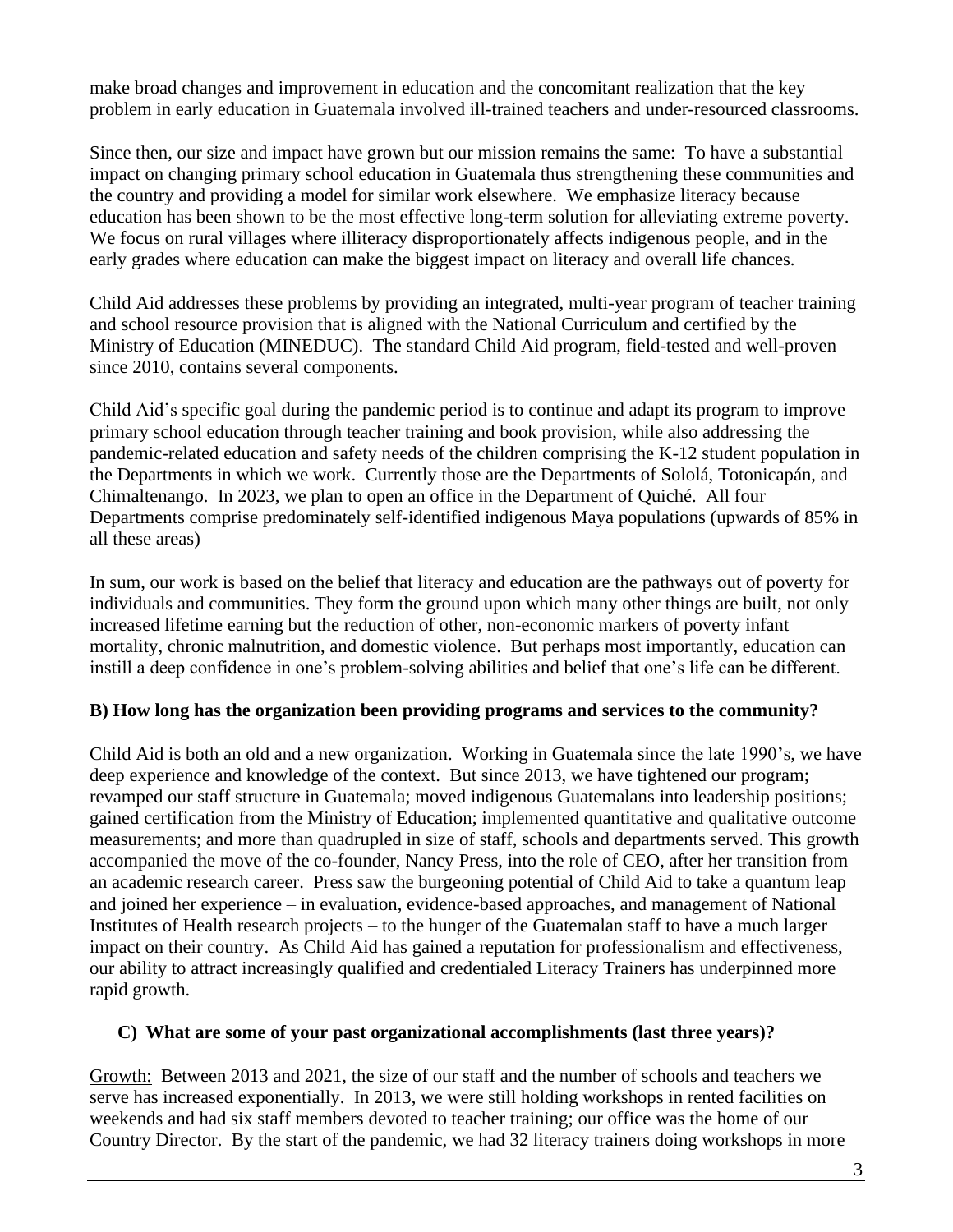than 100 schools as in-service days; we were operating out of three offices for 23 local school districts in three departments (states) in Guatemala (Chimaltenango; Sololá; and Totonicapán). In this past ten years, we have served more than 81,000 children and distributed approximately 665,000 books.

Operating through the Pandemic: The pandemic led to the complete closure of schools in Guatemala in March of 2020. The threat and challenges posed to Child Aid by this closure were severe, as our work had always been entirely school-based. We were determined, however, to continue our program, which we did by moving teacher trainings to various virtual platforms; helping teachers afford to access to virtual workshops by supplementing their smart phone data plans; doing coaching sessions via WhatsApp, including aid to teachers in transforming distance-learning assignments into usable work sheets for students without internet access; reaching students directly through radio programming; and, finally, pivoting to food relief as catastrophic hunger began to affect the communities in which we work.

Increasing Efficiency: A basic tenet of our program is that our demonstrated success is based on the establishment of relationships of trust and familiarity between members of the Child Aid staff and schools. Our impact depends on our incorporation into the school community. We continue to hold to that model. However, the pandemic made it clear that we can add considerable flexibility and efficiency to our program through the use of technology. We have now decided that we can reduce our program from four years to three years after the pandemic and thus increase our efficiency by 25%.

Validation of Readiness to Scale: In order to take the Child Aid program to a greater scale, we must set up multiple, geographically distant offices. We had been concerned about the challenges this would pose to maintaining cultural cohesion within the organization as well as fidelity of implementation of the program. The pandemic suddenly required a new level of independence for each office. The maintenance of organizational cohesion along with the office-level problem-solving that emerged has greatly increased our confidence in a more rapid rate of growth.

Increasing "Guatemalanization" of Child Aid. In 2019, Graciela Landa Pichiyá, an indigenous Kakquichel woman, was promoted to Country Director, the first Guatemalan to hold that position. A multi-talented woman who began her professional life as a nun, then gained both teaching certification and a law degree, her excellent managerial skills and creative vision are seemingly inborn. She and Press have established a close, respectful, and synergistic partnership in which she has real organizational authority. Sra. Pichiyá believes that she is one of a tiny group of indigenous women with such responsibility in Guatemalan NGOs.

# **D) What are your key programs and activities?**

Child Aid provides a structured, multi-year curriculum based on international best practices comprising all-school workshops, and individual, in-classroom coaching. We deliver high-quality, grade appropriate, Spanish language fiction and non-fiction books and help create school libraries and lending programs. We also work with teachers on techniques to incorporate these books into all classroom sessions and content. Specifically, we provide:

- **School-wide workshops**: Eight day-long workshops help teachers build a new paradigm of interactive instruction.
- **Coaching:** Twenty-four in-class, follow-up coaching sessions help teachers integrate Child Aid techniques into their daily practice.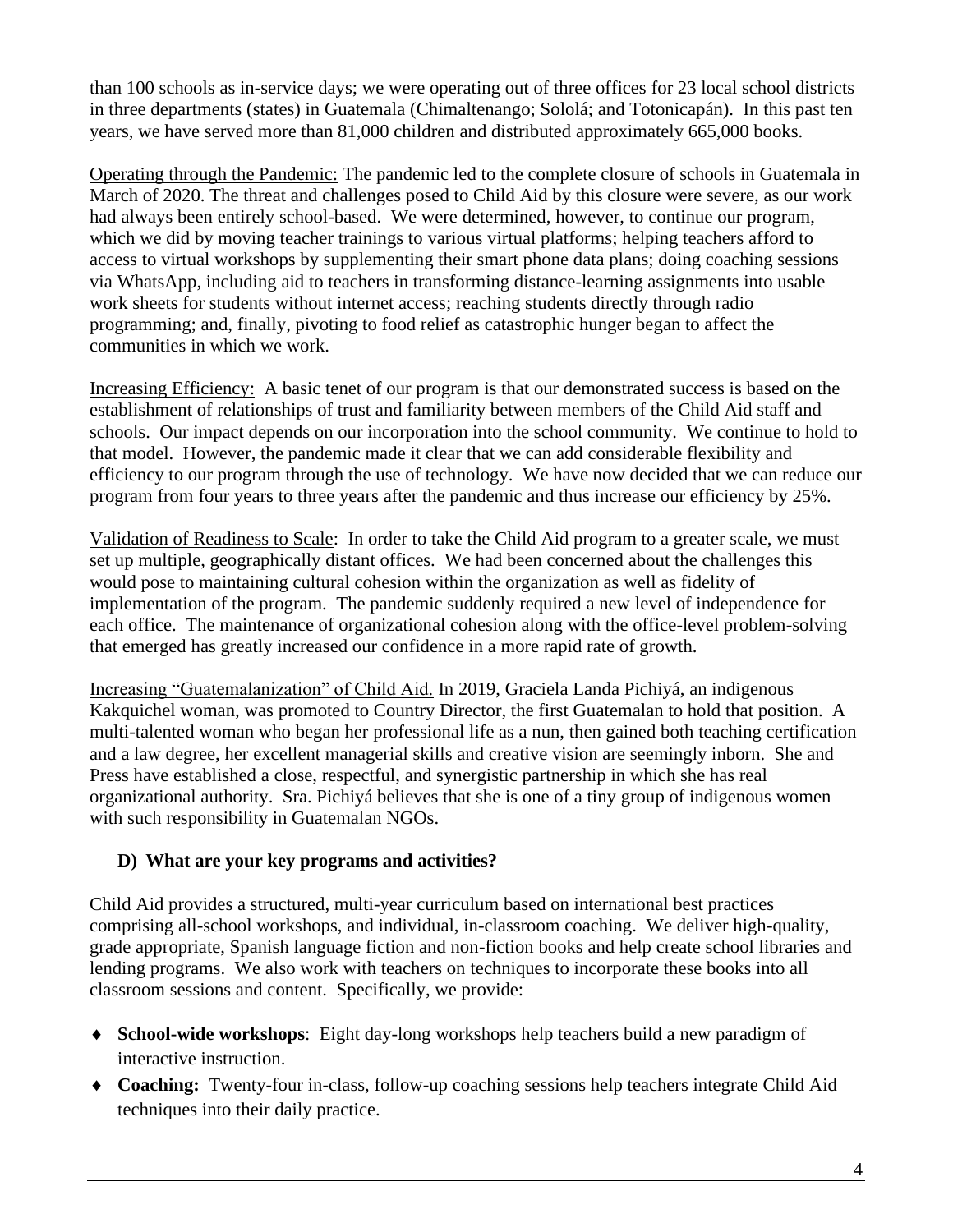- **Books:** Annual provision of high quality, grade appropriate, fiction and non-fiction books, along with an easy classification system. We also work to help establish school libraries, lending programs, and the development of a culture of reading in the school.
- **Adventures in Reading:** Book clubs held in schools daily for six-weeks, which help offset loss of learning gains during the long school holiday.
- **Bilingual learning:** "Bridging techniques" address the serious problem of Spanish-language learning for the many students who come to first grade speaking a Mayan language and little Spanish. Bridging techniques slowly add Spanish-language content as grade levels progress. We can do this because our staff is fully bilingual in Spanish, as well as the language of the communities where they are assigned schools (at this point, K'iche', Kaqchikel and Tz'utujil).

**Evidence-Base & Theory of Change of Child Aid's Program:** Primary school education has been shown to have a profound impact on the end goals of international development – the reduction of social inequality and poverty. *(Hanushek, E. A., & Woessmann, L. (2007). The Role of Education Quality for Economic Growth (Working Paper No. 4122). Washington, DC: World Bank.)* There is also strong support for the idea that "[t]eachers are… the most important determinant of education quality." *(Hanushek, E. A., & Woessmann, L. (2007). The Role of Education Quality for Economic Growth (Working Paper No. 4122). Washington, DC: World Bank*.*)* While many approaches have been taken to improving teacher performance in developing countries, according to an exhaustive analysis done by USAID, the one with the largest and most replicable effect is teacher coaching. The USAID recommendations closely mirror our model: "Group coaching should be followed by individual coaching of sufficient intensity and duration…. [with] modeling, co-teaching, and classroom observations that provide evidence for a gradual release of responsibility, which can assist teachers in implementing specific strategies independently." *(The Power of Coaching: Improving Early Grade Reading Instruction in Developing Countries. Final Report. USAID February 2014.)*

Although written in 2014, this report closely describes the model Child Aid was already using, except for our addition of book resources and techniques for their use. These synergistic activities are represented in the figure below:

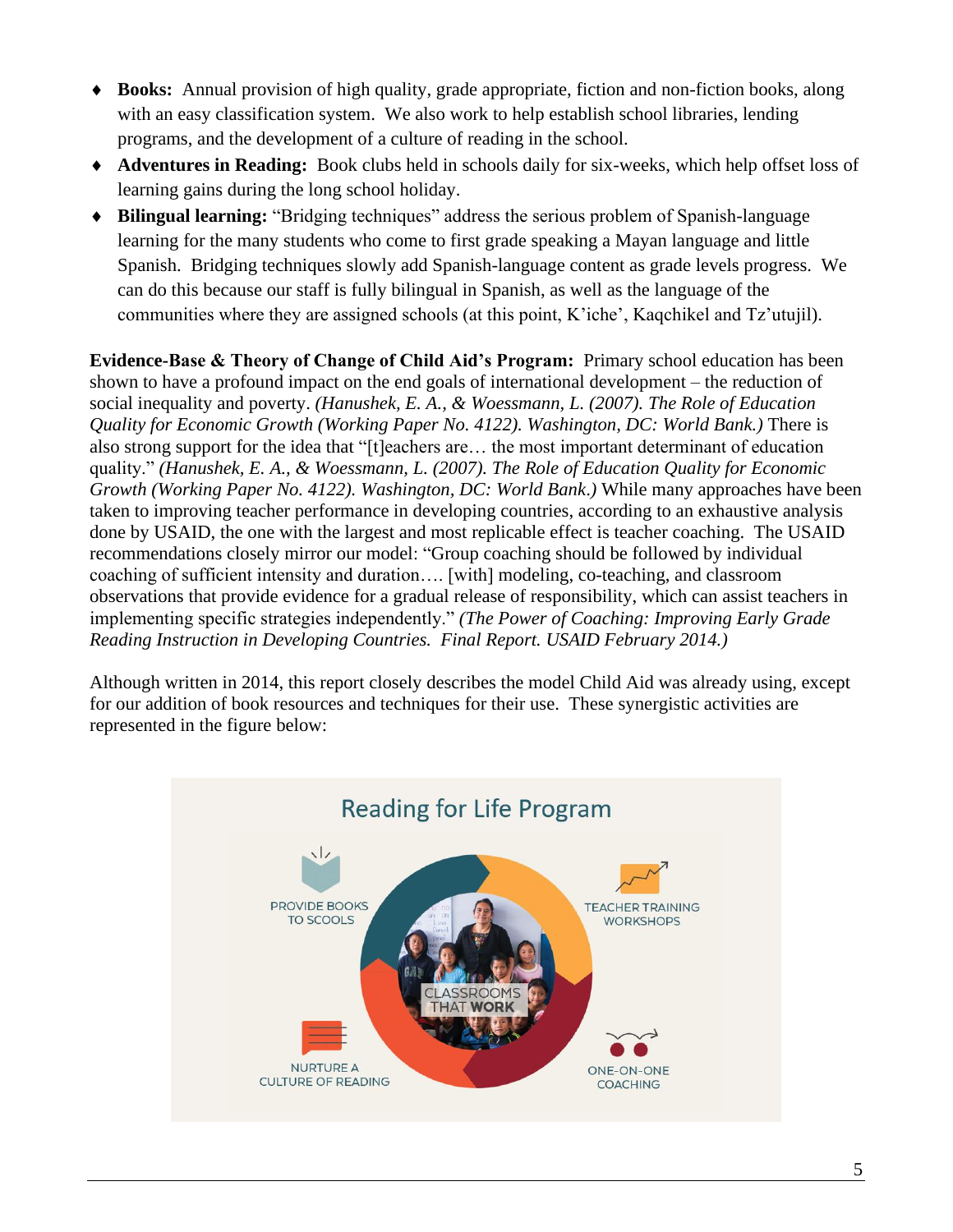Our Theory of Change posits that IF teachers are adequately trained in the use of best practices in teaching literacy and critical thinking through group workshops and in-classroom coaching and IF schools have an adequate number of high-quality fiction and non-fiction books which teachers are trained to use as an integrated part of coursework, THEN teachers will achieve an observably and measurably higher level of pedagogical performance AND students will show measurable improvement in reading comprehension, grade promotion and graduation rates AND literacy activities will increase in the school community. We believe that our program has several multiplier effects: Teachers trained in new and satisfying methodologies will continue to incorporate these new practices into their teaching for years going forward; our respected, indigenous staff will represent vital role models for students – especially for young girls; parents will see the benefits of education, leading to lower drop-out rates; and our staff will become leaders in their own communities and additions to a rural middle class.

Child Aid's approach demonstrably improves student comprehension levels by addressing the two major problems affecting primary school education – poorly trained teachers and inadequately resourced classrooms. Child Aid has a robust evaluation program, based on assessing outcomes, not merely outputs. We have shown statistically significant gains in reading comprehension scores of children with Child Aid-trained teachers versus control students.

# **E) Describe the communities you serve. Include populations, geographic locations served, and relevant statistics.**

Child Aid works in the rural, indigenous Western highlands of Guatemala, specifically in the departments of Chimaltenango, Sololá and Totonicapán. These are some of the poorest areas in the country; hardest hit during the 33-year Civil War; and with the greatest concentrations of indigenous Maya populations. As of 2018 census statistics: The population of the department of Chimaltenango Department was 615,776, with the majority of Kakquichel Maya descent; the population of the department of Sololá Department was 421,583, almost entirely (96.5%) of Mayan ethnic groups, primarily Kakquichel and T'zutjuil; the population of the department of Totonicapán Department was 418,569 in 2018, with most (97%) identified as indigenous (primarily K'iche' Maya).

The Child Aid staffing model relies heavily on locally recruited and trained team members. Our Country Director - Graciela Pichiyá Landa – has been with Child Aid since 2010 and is from Comalapa, Patzun, Chimaltenango. Child Aid staff work closely with community leaders in their respective regions and are fluent in the local languages. The twelve-member team in Chimaltenango is predominately comprised of individuals from the department. The team is 75% female. Likewise, the twelve-member team working in Sololá is almost entirely made up of individuals from the department. As a relatively new program for Child Aid, the team in Totonicapán currently consists of trained staff transferred from Sololá. However, as the presence in Totonicapán grows, new staff will largely be recruited locally, as has been Child Aid's policy to date.

# **II. Project Information:**

- **A) Statement of Need**
	- **1. Specify the community need(s) you want to address and are seeking funds for.**

Although the Guatemalan government builds primary schools and employs teachers, very little learning occurs in these schools. Primary school teachers generally have only a high school education, and they are all products of the same broken educational system in which they now work. Schools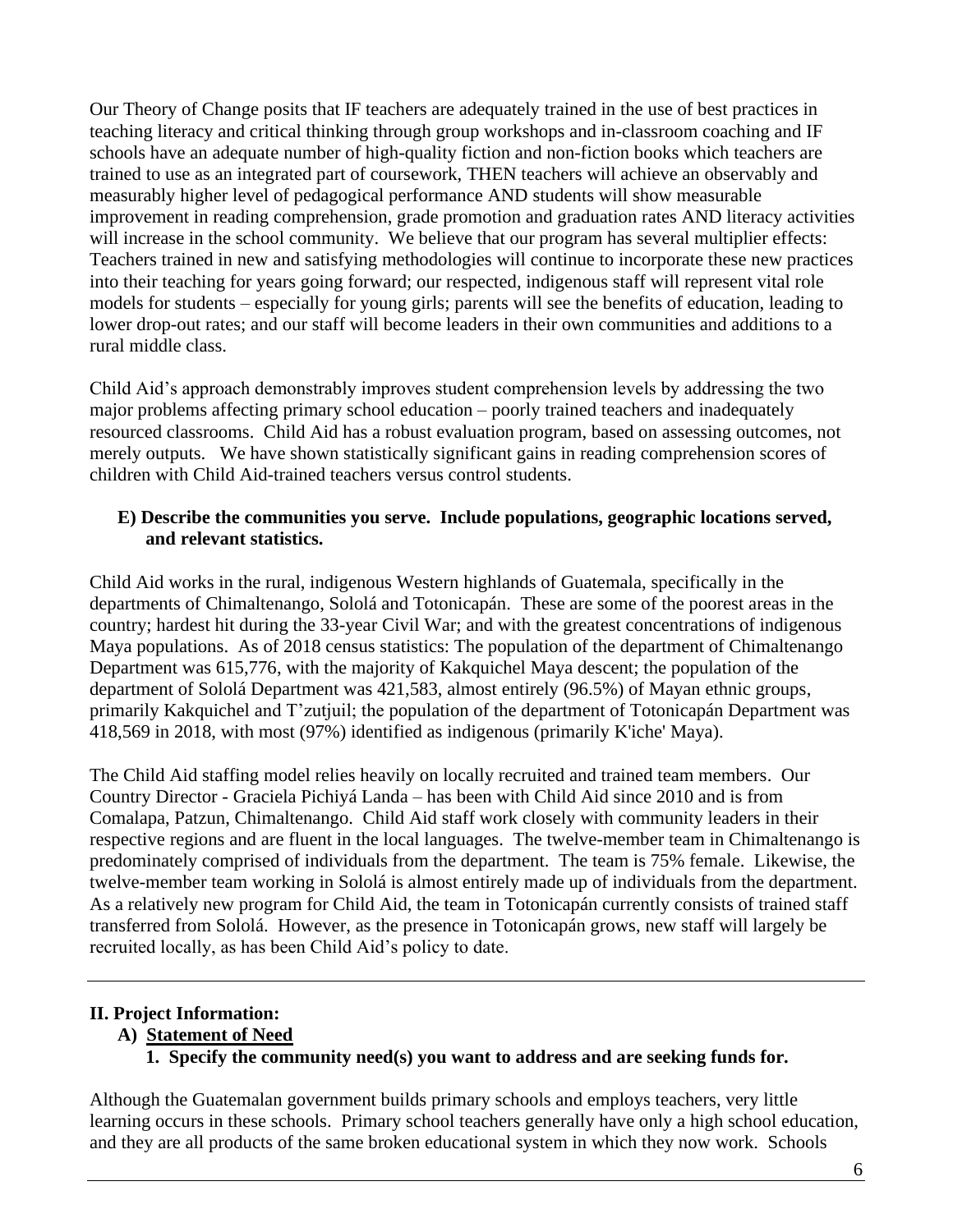lack resources, which reinforces the use of teaching methods based on rote memorization and copying from the blackboard.

On average, Guatemalans over the age of fifteen have only 5.6 years of schooling. According to the government's own data, only 30% of children who stay in school until sixth grade can pass a grade appropriate reading comprehension test, and that is a national average. The situation in the indigenous Western highlands, where Child Aid works, is far worse. The average for indigenous women is only 3.4 years in school. Guatemala has one of the highest rates of illiteracy in Latin America. It also has one of the most profound income gaps anywhere in the world.

# **B) Project Description**

## **1. Describe your project. How does your project meet the community need? 2. What is unique and innovative about this project?**

The objectives of this project are to continue and expand Child Aid's demonstrably effective work to increase the literacy levels and critical thinking skills of underserved, indigenous Guatemalan primary school children, in the face of the considerable challenges wrought by the COVID-19 pandemic. Our work serves a population with extremely limited access to the internet, and therefore to any distancelearning that might be provided by the Guatemalan Ministry of Education (MINEDUC). They are also faced with critical shortages of food and safety supplies.

**Adjustments to Pandemic conditions.** The pandemic has had incalculable consequences across Guatemala. Early in the pandemic all schools in Guatemala closed. Child Aid was faced with direct challenges. First, how best to continue to positively affect teachers and students; second, how to more broadly help the communities we serve in the midst of the harsh realities of the pandemic.

**Workshops Modifications:** Teacher training is at the heart of Child Aid's strategy, and we moved quickly to turn our in-person workshops into virtual ones. This included adding training components to get teachers up-to-speed on virtual technology; experimenting with platforms that enhanced the experience of participation; and making the workshops shorter and thus more "Zoomfriendly." In order to better illustrate teaching methodologies and shorten the length of workshops without sacrificing key material, our staff has begun to record short (eight-to-twelve minute) videos modelling the techniques that would be at the heart of each upcoming workshop. We have distributed these before the workshops, via WhatsApp, as homework. This has proved very successful, in pedagogical terms, while also saving considerable workshop time. It was made possible by the recent, high levels of penetration of smart-phone technologies among teachers.

But a key lesson learned during this time is that the penetration of, obstacles to use, and appropriate types of technology are not always predictable. Thus, while the great majority of teachers in our program own smart phones, we discovered that access to the internet through these phones is limited by the pay-as-you-go manner in which data usage is purchased, and the associated costs which were onerous to teachers. Ultimately, we solved their data usage problem by working with the phone companies to purchase data minutes deposited directly to each teacher's phone (over 900 different phone numbers.). Over 95% of eligible teachers then participated in workshops.

**Coaching Modifications:** Public school teachers have continued to receive their salaries with the expectation that they will teach their students using on-line content provided by MINEDUC. However, acknowledging the lack of access to online materials in rural areas, MINEDUC has also distributed some hardcopy worksheet assignments to school districts. These are intended to be picked up by parents who would later return them to the school. The teachers in our program uniformly found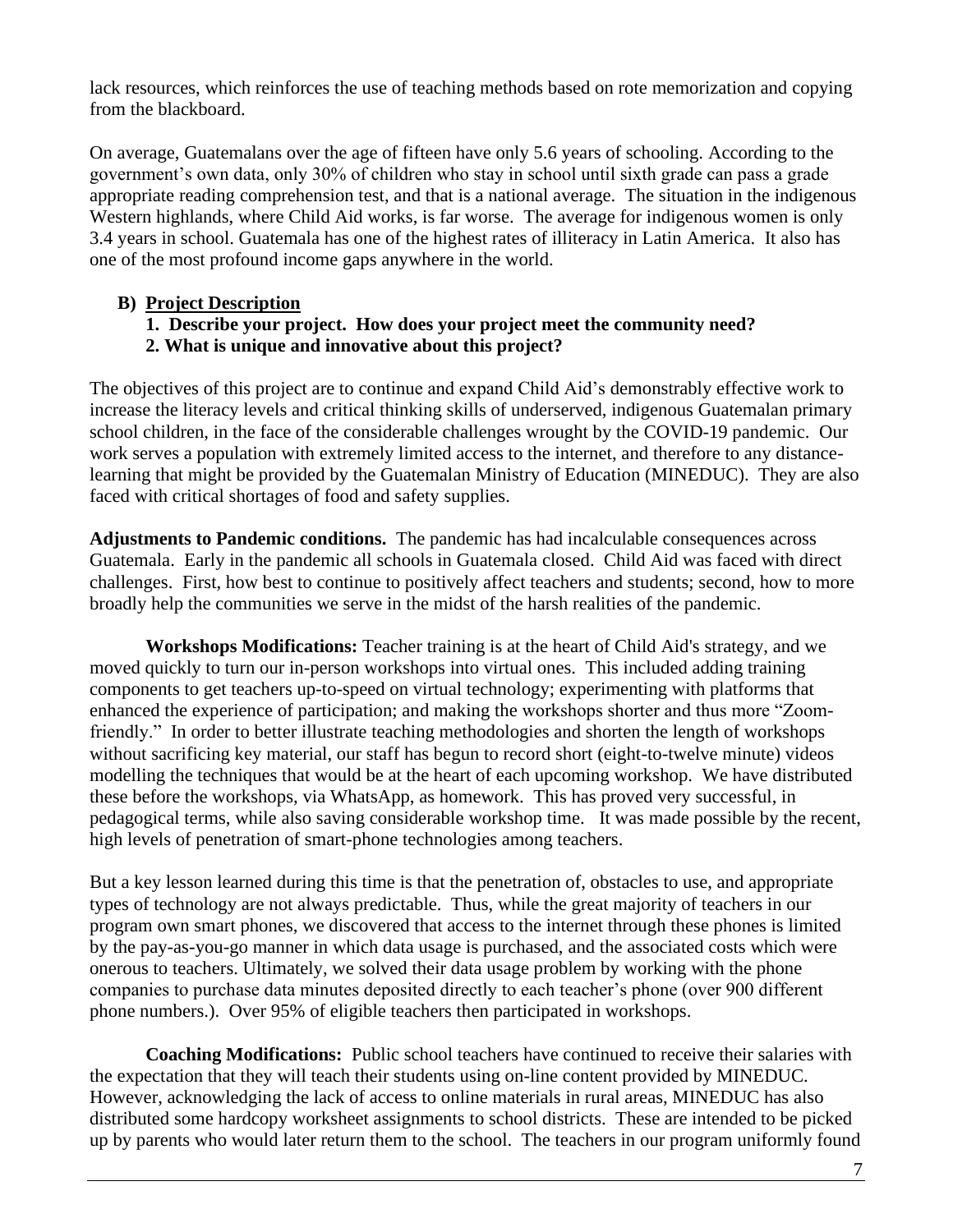these worksheets overly dense, unappealing, and outside the actual capacity of their students; this problem was exacerbated by the low literacy levels of parents which left children with no at-home help with assignments. Thus, one of the main functions of our individual coaching sessions became the cocreation with teachers of new worksheets that are more visually compelling and use Child Aid techniques to cover the materials. For the small group of parents who had some internet access, coaching sessions worked to help teachers use distance-learning methods, including videos produced by Child Aid for sharing with students. While these activities fell far short of what would be accomplished with classes in session, our staff completed, by phone and WhatsApp, our standard three sessions following each workshop. Although some teachers were less enthusiastic about virtual coaching, the great majority were hungry for continuing contact, discussion, and help with their teaching role in this unprecedentedly difficult time and expressed deep thanks to Child Aid for providing "the only help we have received."

**Effective Utilization of Technology During the Pandemic and After:** Success with virtual approaches for workshops and coaching has led us to consider expanding their use even after the pandemic ends. One of our offices experimented with presenting workshops to teachers grouped by grade level across schools rather than all grades in one school, something that would be difficult if teachers from various schools had to travel rather than just logging on to Zoom. This was extremely well received, and we are considering doing a portion of our workshops virtually in perpetuity to take advantage of this cross-school grouping. We are also considering having some coaching sessions remain virtual with teachers videotaping classroom sessions in which they are practicing Child Aid materials. They would then send those materials to their Literacy Trainer, who could review them in depth and send specific and targeted feedback via Zoom.

**Direct Student Engagement:** Child Aid does not usually work directly with students, but we have added some program components because of the pandemic. Our most successful endeavor has been radio programming. Radio is by far the most pervasive electronic medium in the communities where we work. Arranging for the use of a radio station in Patzun, Chimaltenango, we began a weekly radio broadcast of book "read alouds." The programs were "call-in," allowing listeners to interact with the Literacy Trainers who used Child Aid methods to ask questions and receive responses. The programs were also partially in Kaqchikel – the indigenous language of the area – enabling many monolingual parents to join in. The program, initially intended to run for six weeks, was so popular that it will continue for the foreseeable future in Patzun, and in 2022 we are planning to replicate the program in all of our communities, with commercial radio stations which have a far great area of penetration.

**Humanitarian Assistance:** Child Aid also does not typically provide humanitarian assistance. But with the level of catastrophic hunger in our school communities, we have felt obligated to do so. Purchasing food through United Way-Guatemala, and with donations from the Kraft-Heinz Foundation, we have made four distributions of shelf stable food to 10,000 families through our school networks. We will be continuing these efforts for the foreseeable future as well, as we obtain more funding from Kraft-Heinz and other donors. Although these humanitarian efforts are not direct parts of our literacy work, we felt compelled both by a sense of obligation to these communities and the need to help children remain safe and nourished and thus ready for school when it's time to return.

Child Aid has also been addressing the challenge of non-vaccinated children and teachers returning to class by purchasing and distributing masks and hand gel to schools, which is especially important since many schools do not have running water.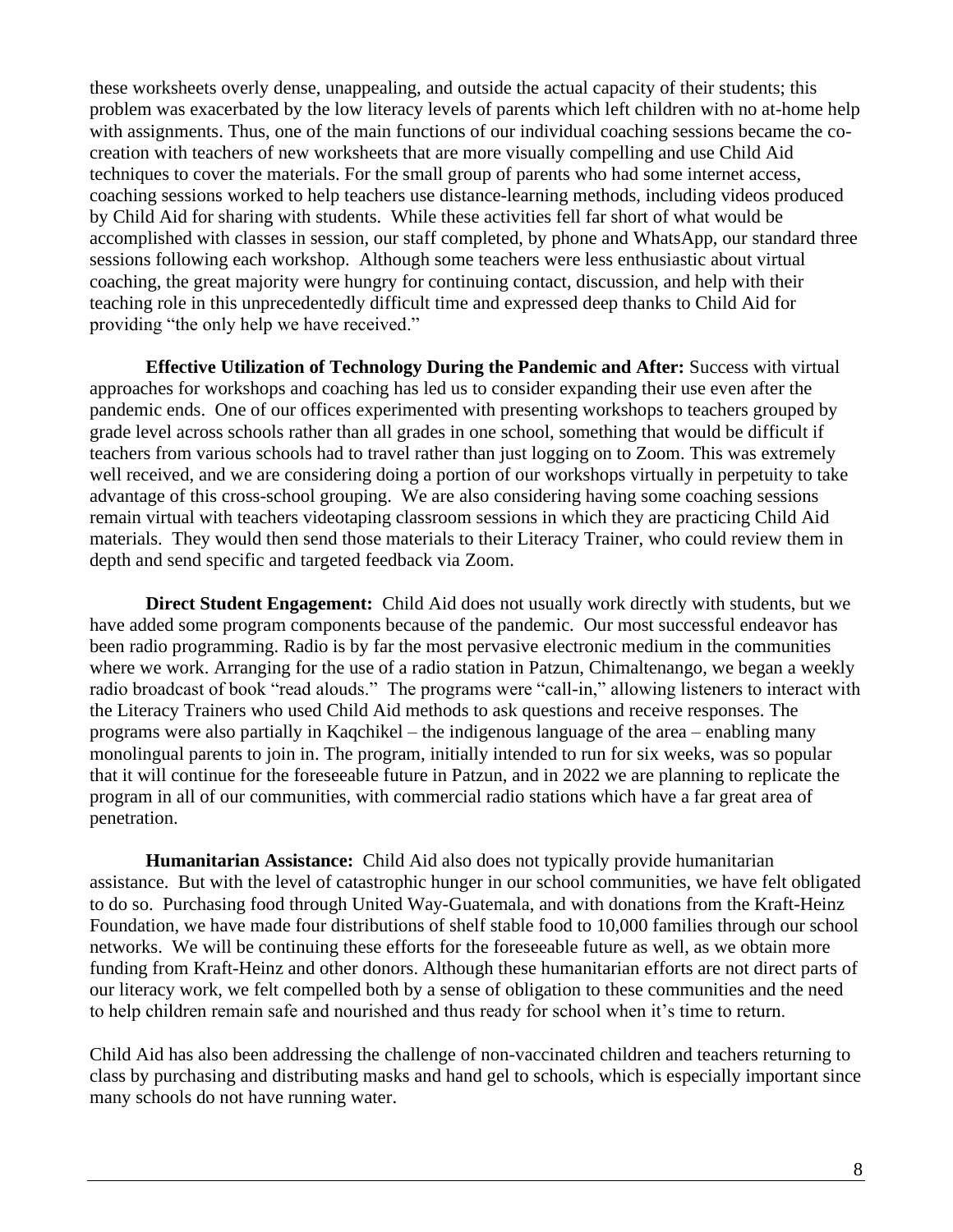Child Aid's innovation has been to take, and expand upon, proven and research-supported approaches to a key problem – failing primary school education in the developing world. In addition, we continued our program work during the pandemic, using the challenges to refine and improve that program, as well as adding innovative adaptations (e.g. radio programming) and pivoting to needed humanitarian addition (e.g. food distribution). When schools return to session – hopefully in early 2023 – the teachers and students involved in our program will be better equipped to recover from the challenges and deficits from this difficult time.

# **C) Project Goal, Objective, Activities and Expected Outcome**

**1. Note: Objective, Outcome and Evaluation must all be based on the SAME QUANTIFIABLE CRITERIA (for example, "number served, or acres improved"). This quantifiable criteria should refer to the grant amount you are requesting from the Gimbel Foundation only and not the total program.** 

**State ONE GOAL, ONE OBJECTIVE, ONE OUTCOME. USE NUMBERS AND DO NOT USE PERCENTAGES.** 

- 2. **State ONE project goal. The Goal should be an aspirational statement, a broad statement of purpose for the project.**
- 3. **State One Objective**. The Objective should be specific, measurable, verifiable, actionoriented, realistic, and time-specific statement intended to guide your organization's activities toward achieving the goal. **Specify the activities** you will undertake to meet the objective and number of participants for each activity.
- 4. **State One Outcome.** An outcome is the individual, organizational or community-level change that can reasonably occur during the grant period as a result of the proposed activities or services. What is the key anticipated outcome of the project and impact on participants? State in a quantifiable and verifiable term.
- 5. **Evaluation:** How will progress towards the objective (per above) be tracked and outcome measured?

Provide specific information on how many individuals will be evaluated (should be the same number as in the objective), how you will collect relevant data and statistics that meet your objective and validate your expected outcome, in a quantifiable manner, as you describe your evaluation process.

## **BELOW IS AN EXAMPLE OF GOAL, OBJECTIVE, OUTCOME AND EVALUATION: Objective, Outcome and Evaluation should align and should be written in a linear format, using actual numbers, and data that are quantifiable and verifiable. Do not use percentages)**

# **STATE THE GOAL, OBJECTIVES, AND OUTCOME**

**GOAL:** House all homeless youth ages 18-24 in Mariposa County who are physically, mentally and legally able to work within 24 hours and help them become sufficient in 90 days.

**OBJECTIVE:** House up to 145 homeless youth referred or who contact us within 24 hours. **ACTIVITIES:** 

- 1. For each of 145 youth identified, develop a case management file.
- 2. Create a 90 day sufficiency action plan for each of the 145 youth.
- 3. Input weekly progress reports for each of the 145 youth.

**OUTCOME:** We expect to provide rapid rehousing to over 145 homeless youth in 2020.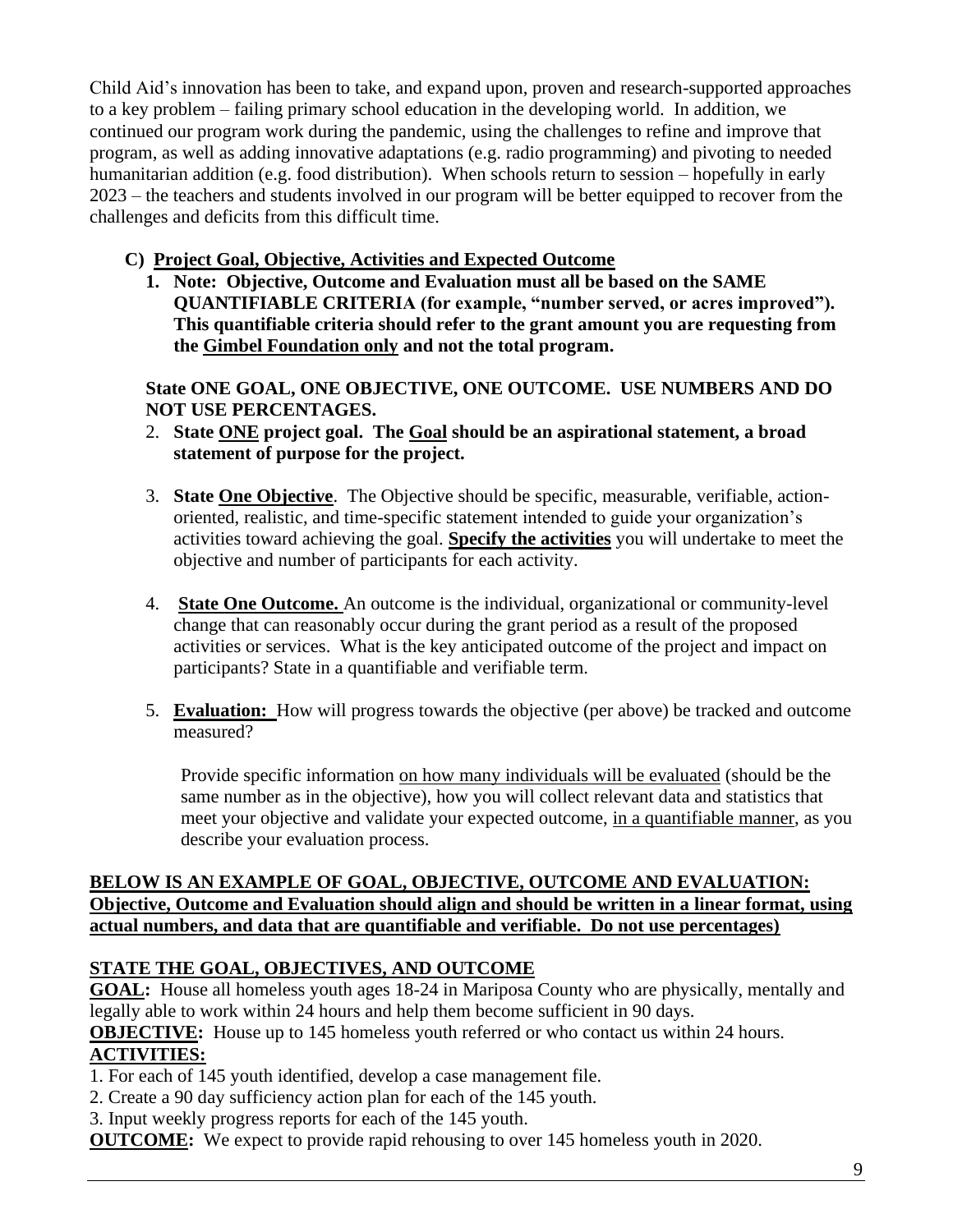**EVALUATION:** Using Build Futures' Salesforce data base client management and tracking system, generate reports on the number of clients served and housed. Track our role in housing 145 youth. Account for additional successes or lower numbers of youth in the program.

# **WRITE YOUR RESPONSES HERE AND Use the following format for your goal, objective, respective activities and expected outcome:**

# *GOAL:*

Meet the immediate needs of primary school students and teachers in the departments (states) of Sololá, Totonicapán, and Chimaltenango in Guatemala by emphasizing functionally effective adjustments to Child Aid's core teacher training program, with longer-term impacts expected.

# *OBJECTIVE:*

**The full program goals as reflected in the full budget of \$357,043: train 974 teachers who will teach 20,052 students in the 110 schools in the three departments of Sololá, Totonicapán, and Chimaltenango in Guatemala.**

**With a \$50,000 grant from the Gimbel Foundation we will: Train 136 teachers who will teach 2,807 students in 15 schools in the three departments of Sololá, Totonicapán, and Chimaltenango in Guatemala.**

# *ACTIVITIES:*

Activities to be achieved with funding from the Gimbel Foundation:

Run 25 workshops (half at the beginning of the school year and again in the middle of the school year) for 136 teachers who will teach 2,807 students in 15 schools in the three departments.

Provide approximately 816 individual coaching sessions (6 per year for each of the 136 teachers).

Distribute approximately 3,780 high quality, Spanish language books to schools and provide rolling bookshelves and an easy classification system to help integrate those books into classrooms and teaching content.

Help set-up or further develop a library and lending program in each school.

Provide hand sanitizer and face masks to all classrooms in 15 schools.

## *OUTCOME:*

**With a \$50,000 grant from the Gimbel Foundation, we expect to overcome the challenges of the pandemic with technical adjustments to Child Aid's program so that we will train 136 teachers who will teach 2,807 students in 15 schools.**

**This objective represents 14% of full program goals as reflected in the full budget of \$357,043: train 974 teachers who will teach 20,052 students in the 110 schools in the three departments of Sololá, Totonicapán, and Chimaltenango in Guatemala.**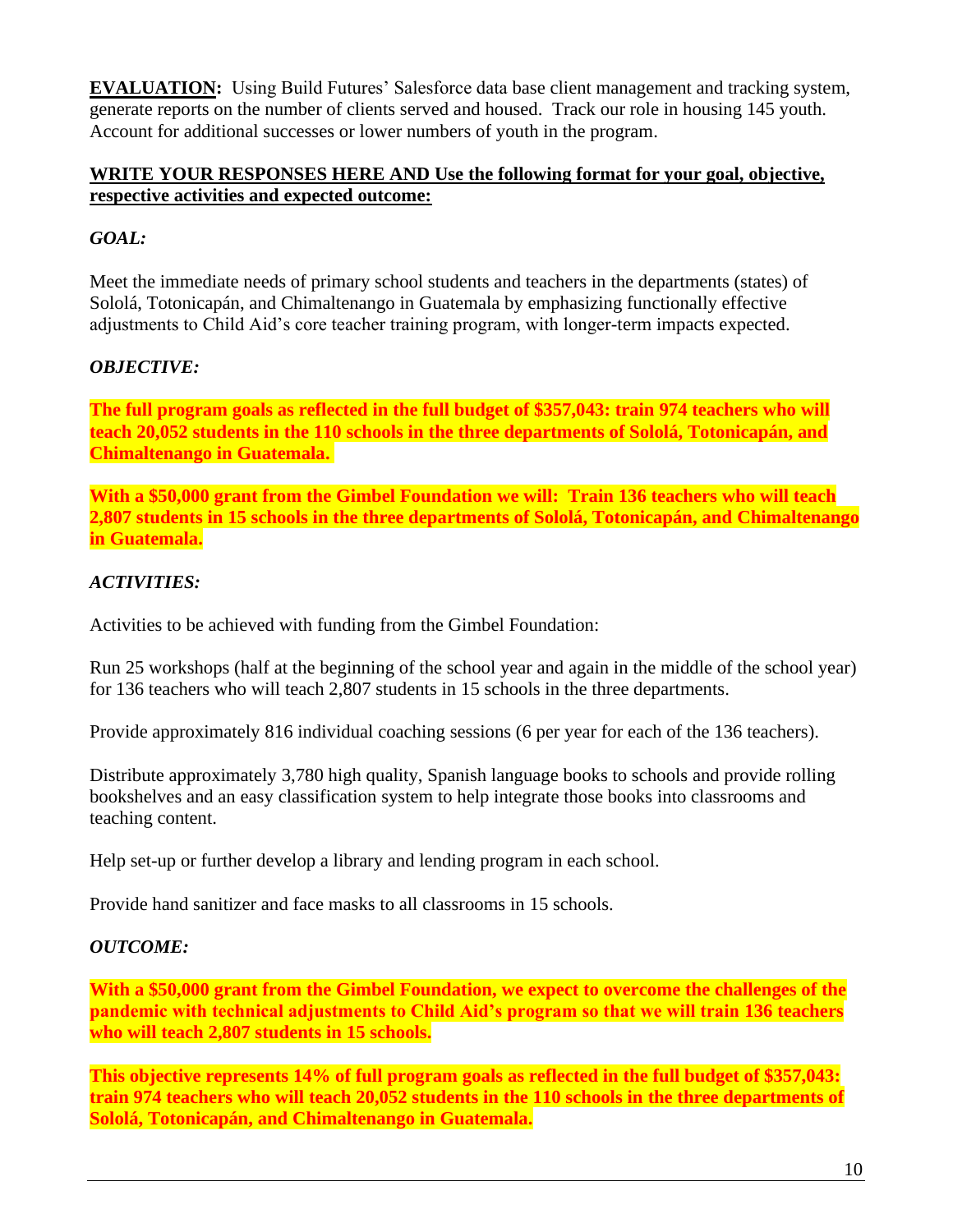# *EVALUATION:*

We will track progress against the program components outlined in the activities: **A \$50,000 grant from the Gimbel Foundation will enable us to train 136 teachers who will teach 2,807 students. This represents 14% of full program goals as reflected in the full budget of \$357,043: train 974 teachers who will teach 20,052 students in the 110 schools in the three departments of Sololá, Totonicapán, and Chimaltenango in Guatemala.**

Workshops delivered virtually and shortened for Zoom & supplemented with videos; coaching sessions held via phone and What's App; book distribution completed; weekly radio "call-in" broadcasts using a Read Aloud format and Child Aid techniques; use our network to provide hand sanitizer and masks for use in classrooms.

Indicators:

1) Number of teachers attending workshops and coaching sessions; percentage toward completion of 100% (136 teachers) of scheduled workshop attendance

2) Number of books and bookshelves distributed; percentage toward completion of 100% of scheduled (3,780) books distributed

3) Number of schools with book lending programs; percentage toward 100% completion of all (15) schools

4) Number of classrooms that have received masks and hand sanitizer; percentage toward 100% completion of delivery to all classrooms in 110 schools

## **D) Timeline**

**Provide a timeline for implementing the project. The start date and end date should be the same dates on the cover page. The program start date is January 1, 2022 The program end date is December 31, 2022 Include timeframes for specific activities, as appropriate.**

#### **E) Target Population 1. Who will this grant serve?**

974 teachers who will teach 20,052 students in the 110 schools in the three departments of Sololá,

# **2. How many people will be impacted? Provide a breakdown: Number of Children, Youth, Adults, Seniors, Animals.**

974 teachers who will teach 20,052 students in 110 schools in the three departments.

# **F) Projects in the Community**

Totonicapán, and Chimaltenango in Guatemala.

**1. How does this program relate to other existing programs in the community?**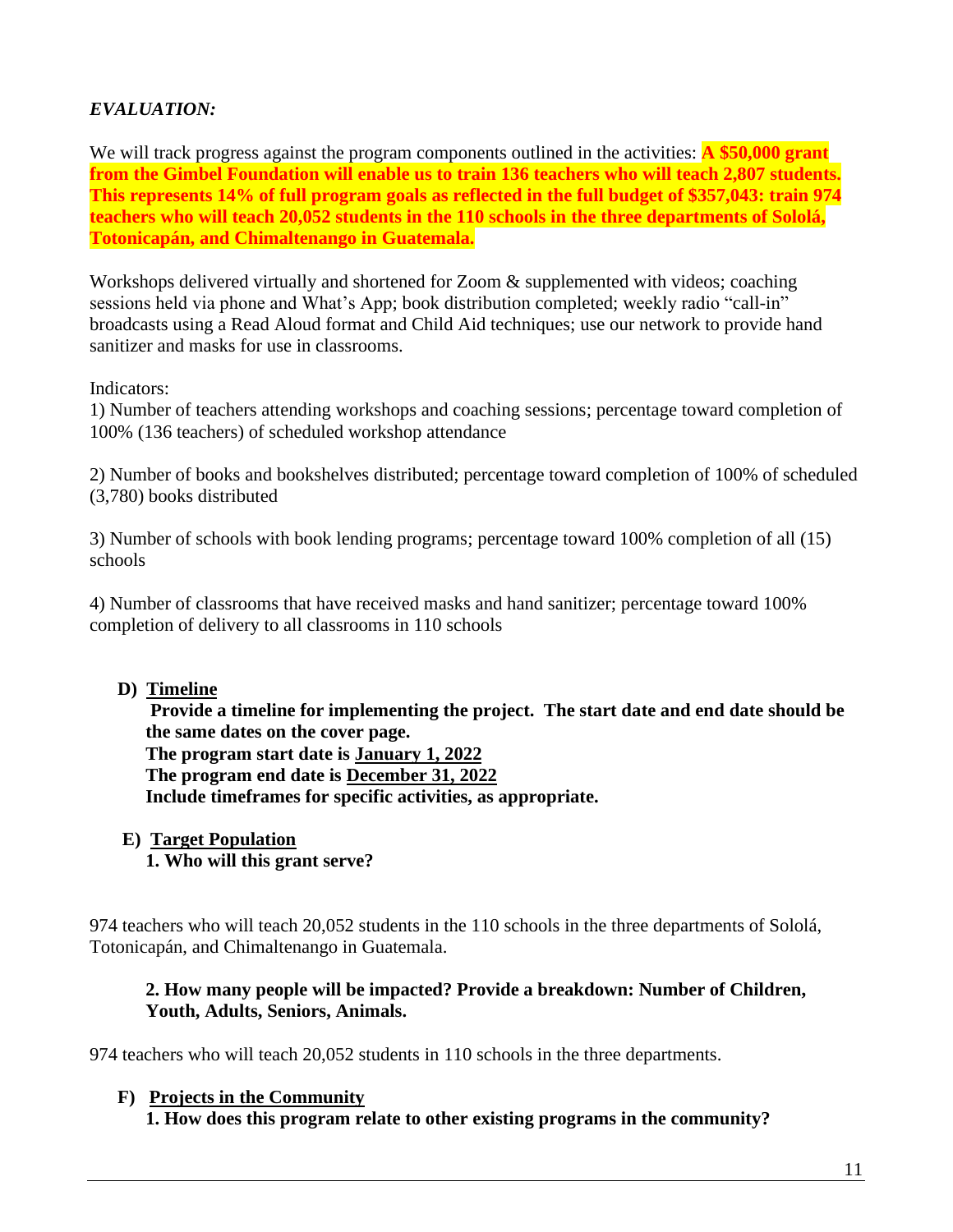Child Aid works in schools built by the Guatemalan Ministry of Education and staffed by teachers hired by the government. Our curriculum is carefully aligned with the National Curriculum of Guatemala and we are certified by the Ministry to offer our program in public schools. In that sense, the Ministry of Education is our primary partner in the community. In response to your question below (F2.) please find a fuller description of partnerships we have with other NGOs.

# **2. Who are your community partners (if any)?**

When Child Aid expands into a new Department, it is with certification from the Ministry of Education and with the agreement of the Director of that Department. We then approach the District Supervisors of school districts closest to our new office to discuss our work and what we would offer to his/her schools. Recommendations from the District Supervisor lead us to potential schools where the final approval comes from the School Director and teachers. As Child Aid has become increasingly known in these Districts, we consistently receive more requests for service than we can provide in any year. This increased demand is one of the primary reasons behind our plans for growth.

The Guatemalan Ministry of Education has certified Child Aid for its ability "to improve educational conditions in various communities of the country, with an emphasis on literacy." This certification authorizes Child Aid to offer its program throughout the country and serves to assure department and district supervisors of our legitimacy under the imprimatur of the Ministry.

Children International, a large, international child sponsorship organization based in Kansas City, Missouri asked Child Aid to partner with them in a pilot project to enhance their impact past sponsorship and into the area of education. Child Aid is now engaged in year three, of a four-year partnership in which we supply training for teachers in one, large school in the town of Tecpan, using our regular program model. In addition, we provided tailored coaching and mentorship to Children International's team of tutors working in community centers throughout the area.

United Way - Guatemala has been a partner in obtaining food supplies for our four, pandemic-related deliveries of food to our school communities. United Way obtained and boxed up the supplies, which Child Aid paid for.

MAIA, an NGO in Guatemala with an interest in girls' education. They have constructed a middle school-high school and are building up their student body. They hire local individuals with limited teaching experience and have contracted with Child Aid to help train those teachers. We have instituted a school holiday (i.e. summer vacation) program to use our techniques to work with the teachers.

# **3. Who else in the community is providing this service or has a similar project?**

Child Aid appears to be unique in that we provide an integrated, multi-year program of teacher training and school resource provision that is aligned with the National Curriculum and certified by the Ministry of Education (MINEDUC).

Our most important outcome measure is whether students are improving their literacy skills as a result of our program. In 2016, Child Aid launched a major effort to answer this question. We used a USAID-MINEDUC devised test of reading comprehension and a rigorous pre-test/post-test case/control design with a sample of 2000 students. We compared students in schools with Child Aid trained teachers to similar schools not in our program. We found a statistically significant difference in improvement of reading comprehension from the beginning to the end of the year for children who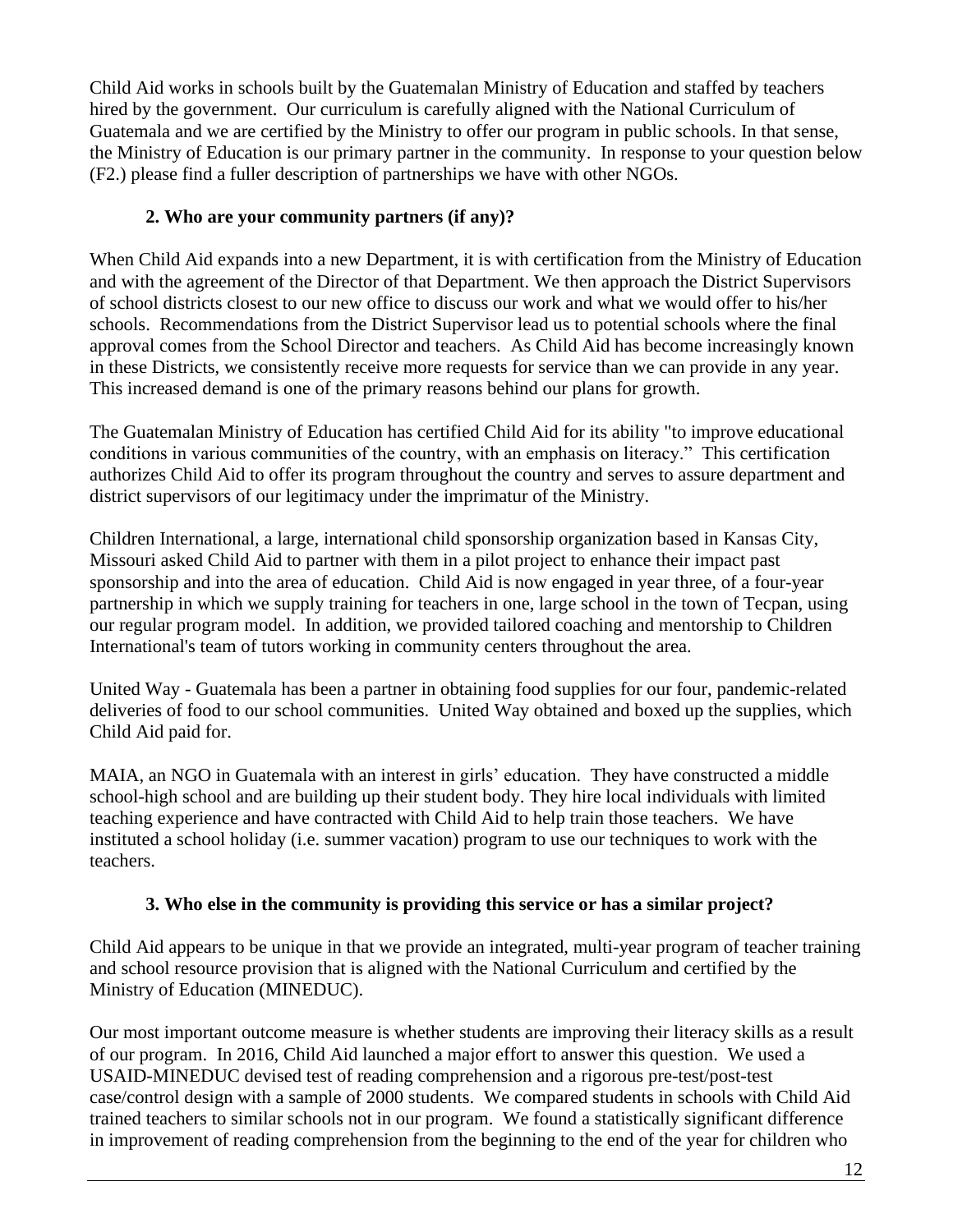had a Child Aid trained teacher compared to those who did not. We have repeated this evaluation as we introduce new school districts into the program and have consistently found statistically significant improvement in the scores of students whose teachers are in the Child Aid program.

# **4. How are you utilizing volunteers?**

Child Aid does not formally use volunteers.

# **G) Use of Grant Funds How will you use the grant funds? This answer should align with the specific activities previously outlined in C) Project Goal, Objectives, Activities and Expected Outcomes**

The grant funds from Gimbel Foundation would be used specifically to pay for:

Running 25 workshops held in 15 schools for 136 teachers who teach 2,807 students. It will also pay for 816 individual coaching sessions and for the distribution of 3,780 Spanish language books along with rolling bookshelves (2 per school). Finally it will provide funds for hand sanitizer and face masks distributed to the classrooms in the 15 schools.

# **III. Project Future**

 **A) Sustainability**

# **Explain how you will support this program after the grant performance period. Include plans for fundraising or increasing financial support designated for the program.**

Child Aid's model has built-in sustainability. By not building schools, but rather working in existing public schools; by not replacing but training classroom teachers; by using international best practices explicitly aligned with the Guatemala National Curriculum, our model has built in sustainability – trained teachers will work with new students for years, and scalability – since our costs are our local literacy trainers and not teacher salaries or school construction costs.

The pandemic has shown us the strength of the Child Aid program; its ability to grow; and underscored our belief that our work can help in overcoming the severe inequity that exists in indigenous communities in Guatemala.

Our anticipated short-term outcome is that we will be able to continue to deliver our program in the face of the limitations created by the pandemic. Short-term indicators will be whether or not we are on track with implementation of the OUTPUTS of our program (e.g. workshops; coaching sessions; book distribution; etc.) We assess progress of these activities through biweekly meetings of asesores with their Literacy Trainer staff and through our Salesforce database which is managed by our Director of Technology and Operations in the U.S. The Salesforce database enables us to do granular checks on outputs in close to real time and to run summative reports as needed.

Medium-term indicators would be OUTCOMES of our program – specifically are we changing the practice of teachers and are we improving the reading comprehension of students as well as their school retention and graduation rates.

We have a robust student testing protocol using a quasi-experimental design (pre-test/post-test – case/control) which we deployed in 2016, 2017 and 2018. The instrument we used is a reading comprehension test developed by USAID and the Guatemalan Ministry of Education. Analysis of all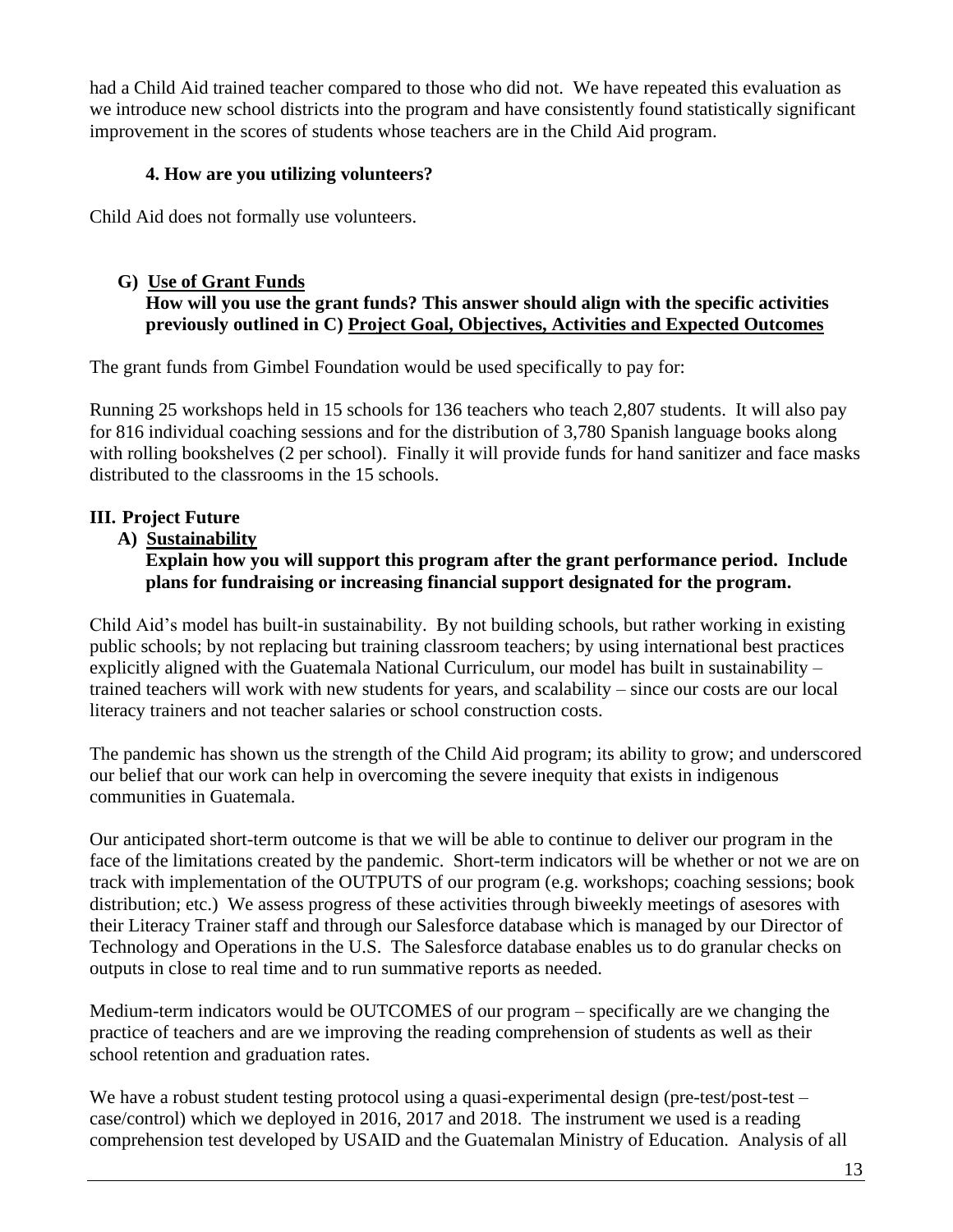years by doctoral-level statisticians in the U.S. have shown a statistically significant effect of our program with a robust effect size (manuscript in progress; data available for review). We began testing at the beginning of the school year in 2020 from our new office in Totonicapán but only collected pretest data before schools closed. This makes post-testing of this sample useless. However, we are beginning to re-test a sample of that group (likely in their houses) to assess the degree of loss that may have occurred after a year out of school.

We do not currently have data on graduation rates from Child Aid versus control schools, but we have a design to obtain this information once schools re-open.

Last year we began an examination of Teacher Performance using the Stallings Classroom Snapshot Observation System, created at Stanford University. According to the World Bank "[t]he strength of the Stallings method is that it converts the qualitative activities and interactions between a teacher and students during a class into robust quantitative data on teachers' instructional practice and students' engagement… [and since] the instrument focuses on observable elements of teachers' interaction with students in the classroom, it can be used in any school setting."

(https://www.worldbank.org/en/programs/sief-trust-fund/brief/the-stallings-classroom-snapshot ).

We were able, before school closure in March 2020, to collect a sample of approximately 1300 teachers at the very beginning of their first year of the Child Aid program and 360 teachers in the last year of the program. Although not a complete sample, the data showed striking gains in the amount of time students in the classrooms of teachers in the later years of the program spent on learning activities, including activities that require independent and critical thinking. Time on task – a key measure – also increased. When schools re-open, implementation of the Stallings Instrument will resume, most likely in 2023.

Stallings is intended as a summative instrument. We have also recently finished work on a "rubric of sustainability" intended as a formative evaluation. It deconstructs each technique in which we are training teachers, into observable behaviors in order to trace the movement toward incorporation and independent application in a classroom setting. As opposed to the summative evaluations, the primary audience for the rubric is the Literacy Coaching staff and the Director of Curriculum as a guide to successes, challenges and aspects of the program that require further elaboration or change.

# **IV. Governance, Executive Leadership and Key Personnel/Staff Qualifications**

- **A) Governance**
	- **1. Describe your board of directors and the role it plays in the organization.**
	- **2. What committees exist within your board of directors?**
	- **3. How does the board of directors make decisions?**

Child Aid's board of directors comprises 13 members and has primary fiduciary and governance responsibility for the organization, including hiring and oversight of the CEO and responsibility for assessing and maintaining its strategic direction. The Board meets formally four times per year and informally more frequently as needed. Board members are drawn from a wide array of fields including law and finance; academia; medicine and international development; and education. Members come from various parts of the U.S. and Guatemala education

The board has two standing committees as well as *ad hoc* committees that are formed, and sunset, as needed.

The first standing committee is the Executive Committee comprising the Board Chair, Board Vice Chair, Treasurer, Secretary and an *ad hoc* member (currently Andres Gálvez-Sobral). The role of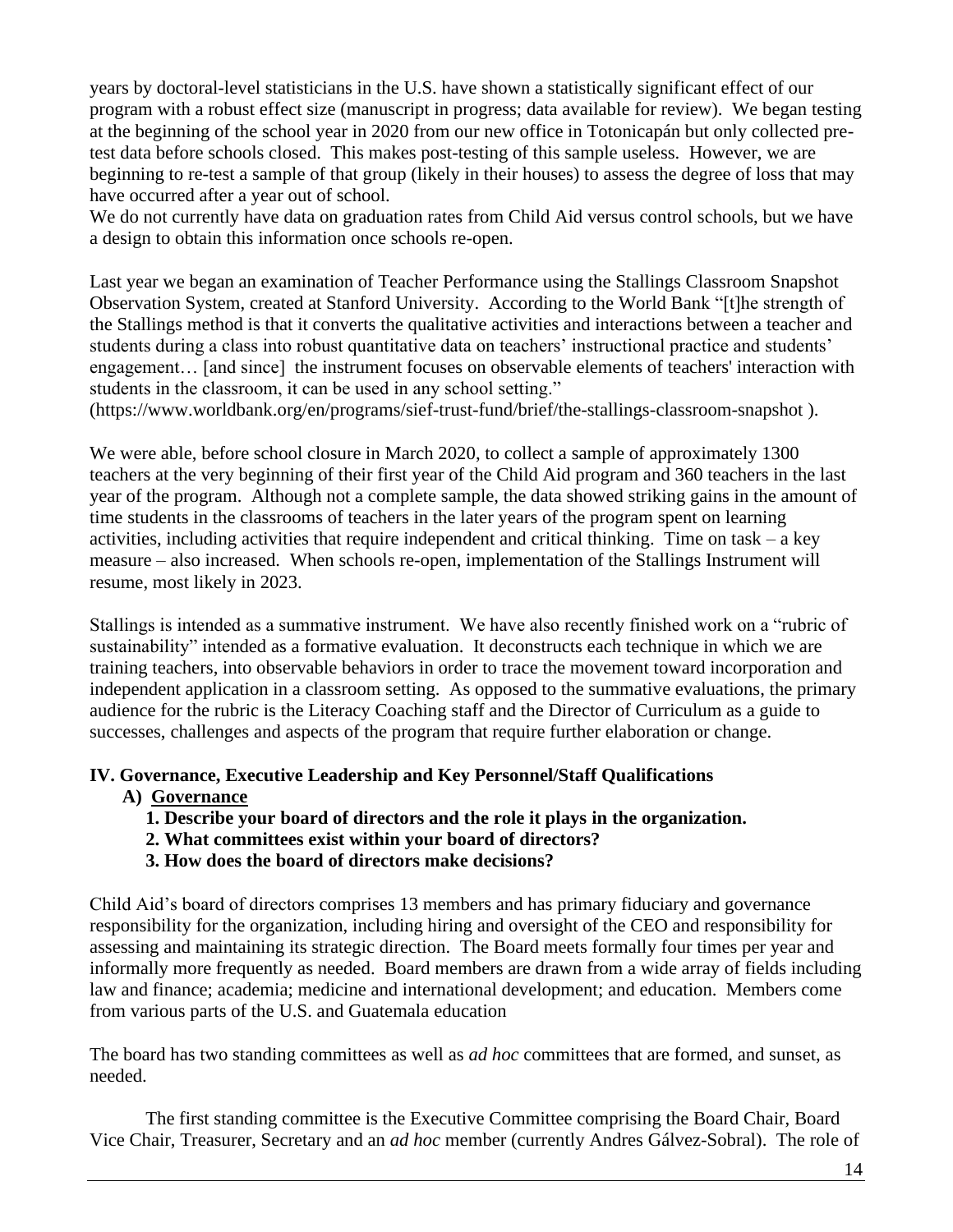the Executive Committee is to be a sounding board for questions of importance that the CEO has but does not – or not yet – want to bring to the entire board. The Executive Committee meets before ach Board meeting as well as on an as-needed basis between meetings. The Board chair is chair of the Executive Committee.

The other standing committee is the Finance and Audit Committee which is responsible for examining all financial statements and budgets, as well as the audit, and making recommendations to the entire Board as needed (e.g. accepting the budget and certifying that all financial statements are in order). The Finance and Audit Committee meets before each Board meeting. The Treasurer is chair of this committee. His role also includes more frequent contact with and oversight of the Child Aid Business Manager.

Decisions that require board approval are brought first to the Executive Committee and then moved to the whole board, at a meeting, for a vote by simple majority.

The members of the board are:

Bernard J. Casey, J.D., Board Chair Robert Costello, J.D., Board Vice Chair Richard Carroll, Ph.D., Board Treasurer Charles Baum, Board Secretary Nancy Press, Ph.D., CEO Paul Chan, M.D., MSc, Board Member Dick Fisher, Board Member J. Andrés Gálvez-Sobral, Board Member Susan G. Harris, J.D., Board Member Holly Jimison, Ph.D., Board Member Roland Paanakker, Board Member Misha Pavel, Ph.D., Board Member Donald Sodo, Board Member

## **B) Management**

# 1. **Describe the qualifications of key personnel/staff responsible for the project.**

## Nancy Press, Ph.D., CEO

Nancy Press, co-founder of Child Aid, is professor emerita at Oregon Health & Science University. Trained as a cultural anthropologist at Duke University, Nancy received a National Institute of Health postdoctoral fellowship to specialize in the study of how cultures deal with issues of health and illness. Applying her training in anthropology and academic research to the creation and growth of Child Aid, Nancy has helped ensure the organization's programs remain grounded in not just the ideals of partnership and sustainability but in research and results. Nancy and her husband, Richard Carroll, began Child Aid in memory of her father, Harry Press. Although the name has changed from its original (The Harry Press Memorial Foundation), the principles and core values that define the organization have not.

## Graciela Landa Pichiyá, Country Director

Graciela has primary responsibility for program implementation in Guatemala. She has extensive experience providing training to teachers and librarians in various departments (states) of Guatemala promoting comprehension and critical thinking through literacy and reading aloud. She is fluent in several languages, including Kaqchikel, Tz'utujil, K'iche and Spanish. She was educated at Mariano Gálvez University of Guatemala, receiving a Degree in Legal and Social Sciences, and the Diversified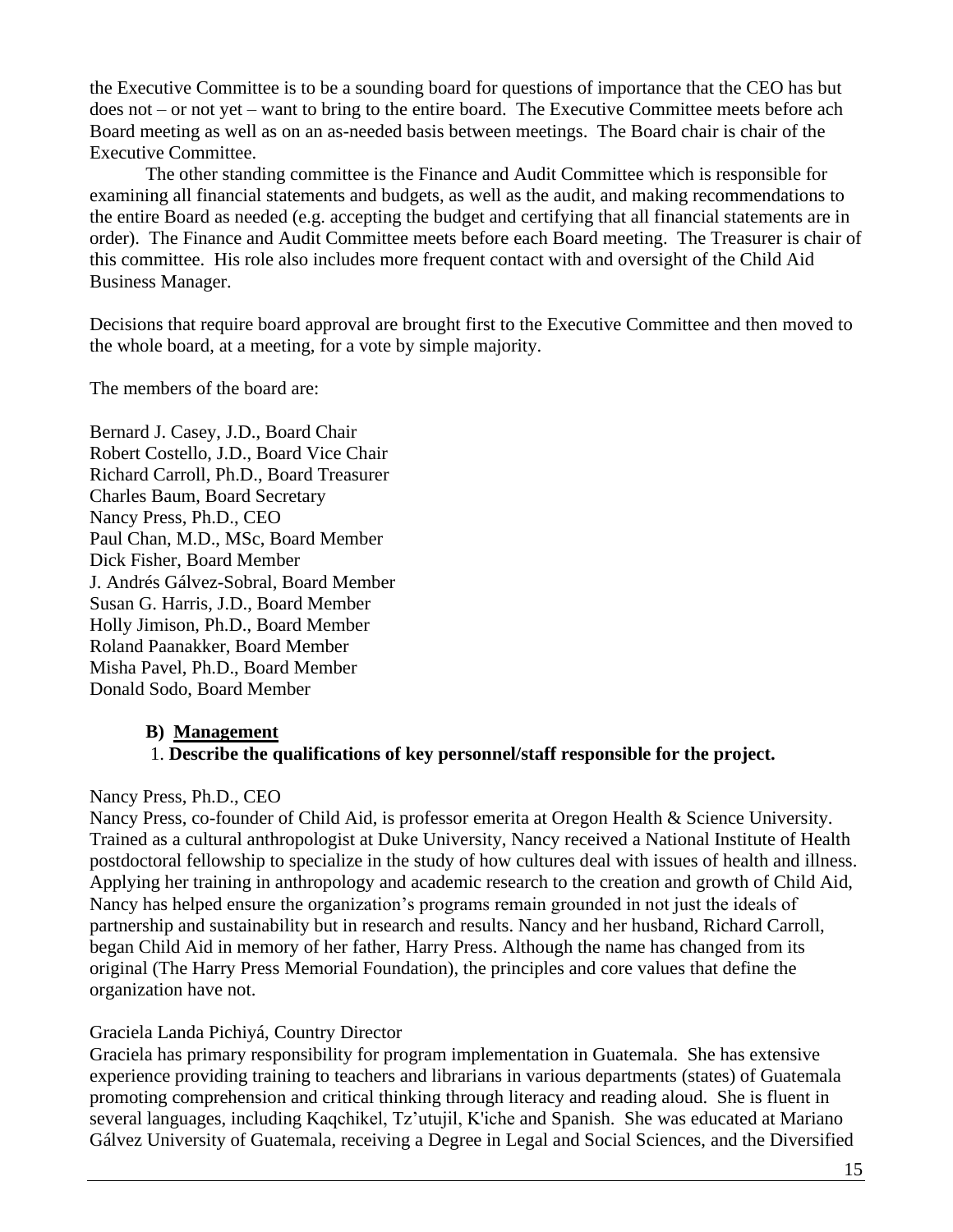Normal School (Bilingual Kikoten San Andrés Semetabaj, Sololá), trained in Intercultural Bilingual Primary Education Teacher (Maya-Spanish). Other diplomas obtained: VI National Congress of Mayan Education, VIII National Congress and I Central American Congress of Educational Mathematics, University of San Carlos de Guatemala.

# 2. **What is the CEO/Executive Director's salary?**

Nancy Press serves as CEO largely on a volunteer basis. Per the 2020 990, her reportable compensation for the year was \$9,200.

# **2021 S.L. Gimbel Foundation APPLICATION**

# **V. Project Budget and Narrative (Do not delete these instructions on your completed form and use this form).**

 A) **Budget Table**: Provide a detailed line-item budget for your **entire** program by completing the table below. Note that if funded, this is the budget that you will have to refer to in the Evaluation (Final) Report.

 **A breakdown of specific line item requests and attendant costs should include:**

- 1) Line item requests for materials, supplies, equipment and others:
	- a. Identify and list the type of materials, supplies, equipment, etc.
	- **b. Specify the unit cost, number of units, and total cost**
	- c. Use a formula/equation as applicable. (i.e. 40 books  $\omega$  \$100 each = \$4000)
- 2) Line item requests for staff compensation, benefits: **Do not use FTE percentages**.
	- a. Identify the position; for each position request, **specify the hourly rate and the number of hours** (i.e.  $$20/hr \times 20$  hours/week x 20 weeks =  $$8,000$ )
	- b. For benefits, provide the formula and calculation (i.e.  $$8,000 \times 25\% = $2,000$ )
- 3) Line items on Salaries/Personnel included in budget (contribution or in-kind) but NOT requested from the Gimbel Foundation must be broken down per number 2) above: Provide rate of pay per hour and number of hours.
- 4) The Gimbel Foundation **does not fund indirect costs.**

| <b>Line Item</b>    | <b>Line Item</b>            | <b>Support</b>   | <b>Support</b> | <b>Requested</b> | <b>Line Item</b> |
|---------------------|-----------------------------|------------------|----------------|------------------|------------------|
| <b>Request</b>      | <b>Explanation</b>          | <b>From Your</b> | <b>From</b>    | <b>Amount</b>    | <b>Total of</b>  |
|                     |                             | <b>Agency</b>    | <b>Other</b>   | From             | Project          |
|                     |                             |                  | <b>Funders</b> | <b>Gimbel</b>    |                  |
| <b>Team Leaders</b> | <b>5 Team Leaders -</b>     | \$26,334         | \$26,334       | \$8,775          | \$61,443         |
|                     | <b>Each at \$12,228.64</b>  |                  |                |                  |                  |
|                     | (75% of their full          |                  |                |                  |                  |
|                     | salary), calculated at      |                  |                |                  |                  |
|                     | \$236.32 per week for       |                  |                |                  |                  |
|                     | 52 weeks; \$6.752           |                  |                |                  |                  |
|                     | (local currency             |                  |                |                  |                  |
|                     | equivalent) per hour        |                  |                |                  |                  |
|                     | for 35 hours per            |                  |                |                  |                  |
|                     | week.                       |                  |                |                  |                  |
| <b>Literacy</b>     | <b>22 Literacy Trainers</b> | \$78,117         | \$78,117       | \$24,000         | \$180,234        |
| <b>Trainers</b>     | Each at \$8,192.45          |                  |                |                  |                  |
|                     |                             |                  |                |                  |                  |
|                     | per year; \$157.55          |                  |                |                  |                  |
|                     | per week for 52             |                  |                |                  |                  |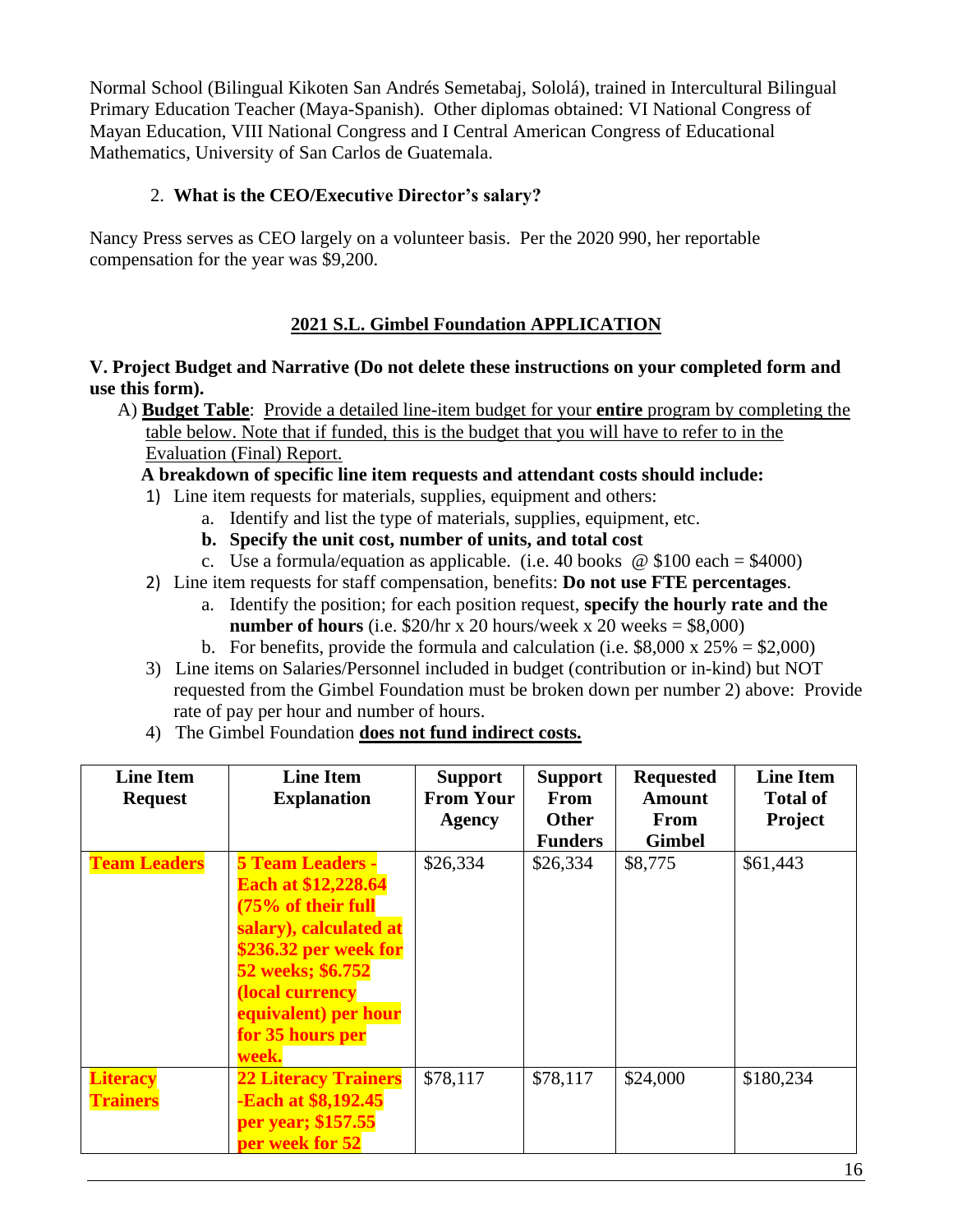|                         | weeks; \$4.5015 (local<br>currency equivalent)<br>for 35 hours per<br>week. |           |           |          |           |
|-------------------------|-----------------------------------------------------------------------------|-----------|-----------|----------|-----------|
| Direct Program<br>Costs | Radio Programming                                                           |           | \$3,825   | \$675    | \$4,500   |
| Direct Program<br>Costs | <b>Safety Supplies</b><br>(Masks and hand<br>sanitizer)                     |           | \$11,050  | \$1,950  | \$13,000  |
| Direct Program<br>Costs | <b>Video Production</b><br>costs                                            |           | \$8,500   | \$1,500  | \$10,000  |
| Direct Program<br>Costs | <b>Books for Distribution</b>                                               |           | \$25,500  | \$4,500  | \$30,000  |
| Direct Program<br>Costs | Zoom, Staff Cell<br>Phones, Additional<br>data minutes for<br>teachers      |           | \$49,266  | \$8,600  | \$57,866  |
| <b>TOTALS:</b>          |                                                                             | \$104,451 | \$202,592 | \$50,000 | \$357,043 |

 **B**) **Narrative:** The budget narrative is the justification of "how" and/or "why" a line item helps to meet the program deliverables. Provide a description for each line item. Each line item must have a narrative. Explain how the line item relates to the program. If you are requesting funds to pay for staff, list the specific duties of each position. See attached SAMPLE Program Budget and Budget Narrative

| <b>Personnel:</b>                            | <b>Literacy Trainers provide all direct services to</b><br>teachers and students and form the core of all |
|----------------------------------------------|-----------------------------------------------------------------------------------------------------------|
| 22 Literacy Trainers at (100%)               | of Child Aid's program work: \$8,192.45                                                                   |
| 5 Team Leaders at (75%)                      | annual salary                                                                                             |
|                                              | <b>Team Leaders organize and supervise all</b>                                                            |
|                                              | activities of the Literacy Trainers and new                                                               |
|                                              | initiatives (e.g. radio programming) and report                                                           |
|                                              | directly to senior management: \$16,384.80                                                                |
|                                              | annual salary $(75\% = $12,288.60)$                                                                       |
| <b>Radio Programming: Costs for</b>          | Costs are \$1500 per Department per year.                                                                 |
| purchasing air time at three radio stations  |                                                                                                           |
| (one per department).                        |                                                                                                           |
| <b>Safety Supplies (Masks and Hand</b>       | Costs are \$13,000.                                                                                       |
| <b>Sanitizer).</b> We are furnishing schools |                                                                                                           |
| with these supplies as they have             |                                                                                                           |
| sporadically come back into session. The     |                                                                                                           |
| need for this equipment is based on the      |                                                                                                           |
| lack of vaccines; the lack of adequate       |                                                                                                           |
| masking; and the number of schools that      |                                                                                                           |
| lack running water and so the ability to     |                                                                                                           |
| handwash.                                    |                                                                                                           |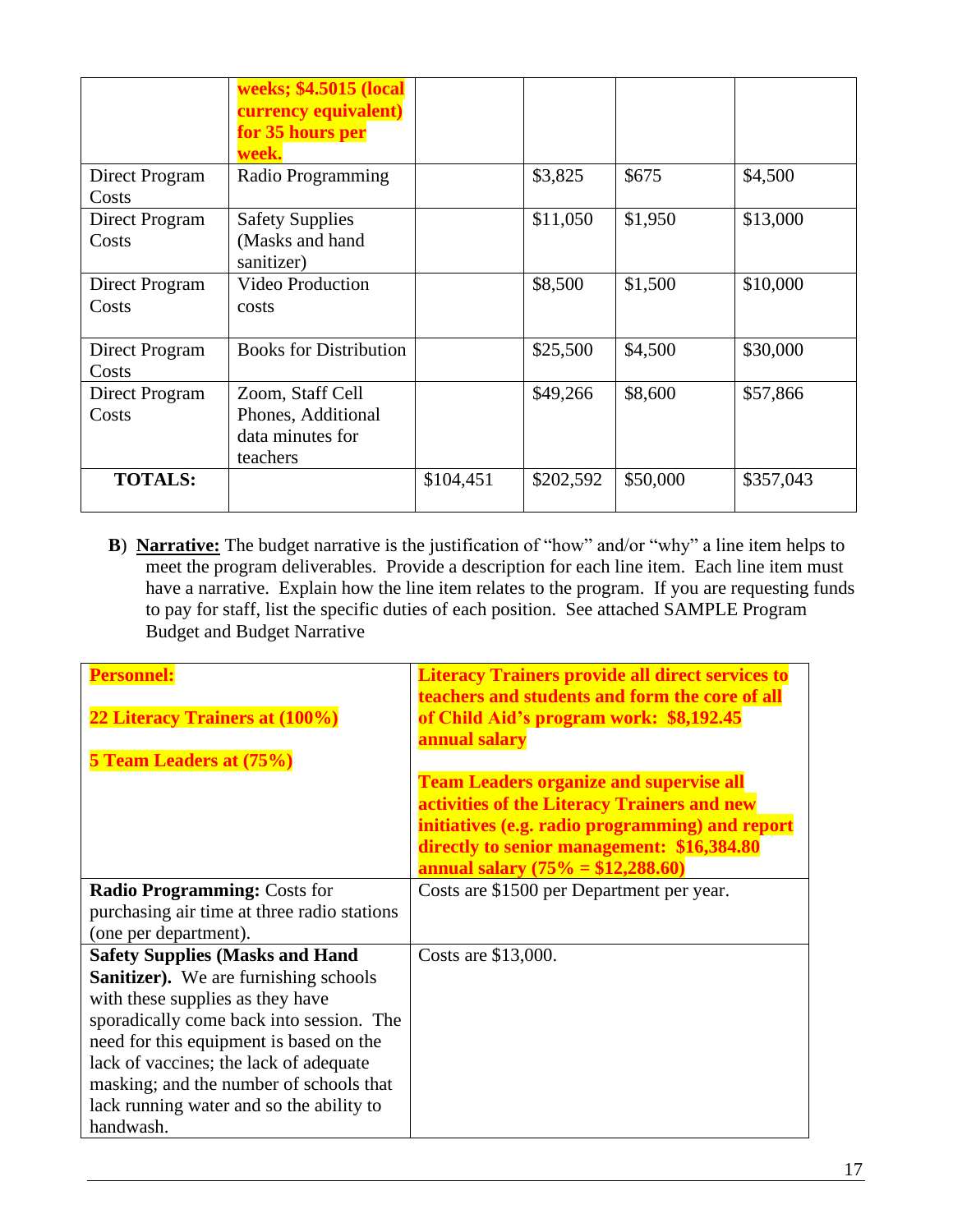| <b>Video Production Costs: This includes</b> | Costs are \$10,000, which include initial equipment |
|----------------------------------------------|-----------------------------------------------------|
| the costs of setting up modest video         | consisting of cameras; tripods; backdrops;          |
| production capacity in each office in        | lighting; editing software. We also plan to do in-  |
| order to tape materials to distribute to     | class videotaping for some portion of coaching      |
| teachers before workshops; to distribute     | sessions when schools return in person.             |
| "Read Aloud" examples to teachers; and       |                                                     |
| to record other video materials as needed.   |                                                     |
| <b>Books for Distribution:</b> We provide    | Costs are \$30,000.                                 |
| approximately seven books per student        |                                                     |
| by the time we leave a school. We also       |                                                     |
| provide moveable bookshelves to make         |                                                     |
| inter-classroom sharing easier. We           |                                                     |
| purchase books in one fiscal year to be      |                                                     |
| able to deliver them at the start of the     |                                                     |
| school year in January.                      |                                                     |
| Zoom, staff cell phones; additional          | Costs are \$3500 for Zoom seats for all staff;      |
| data minutes for teachers. These are         | \$23,166 for cell phones; and \$31,200 for purchase |
| all costs incurred by the need to provide    | of data minutes.                                    |
| workshops and coaching sessions              |                                                     |
| virtually.                                   |                                                     |
|                                              |                                                     |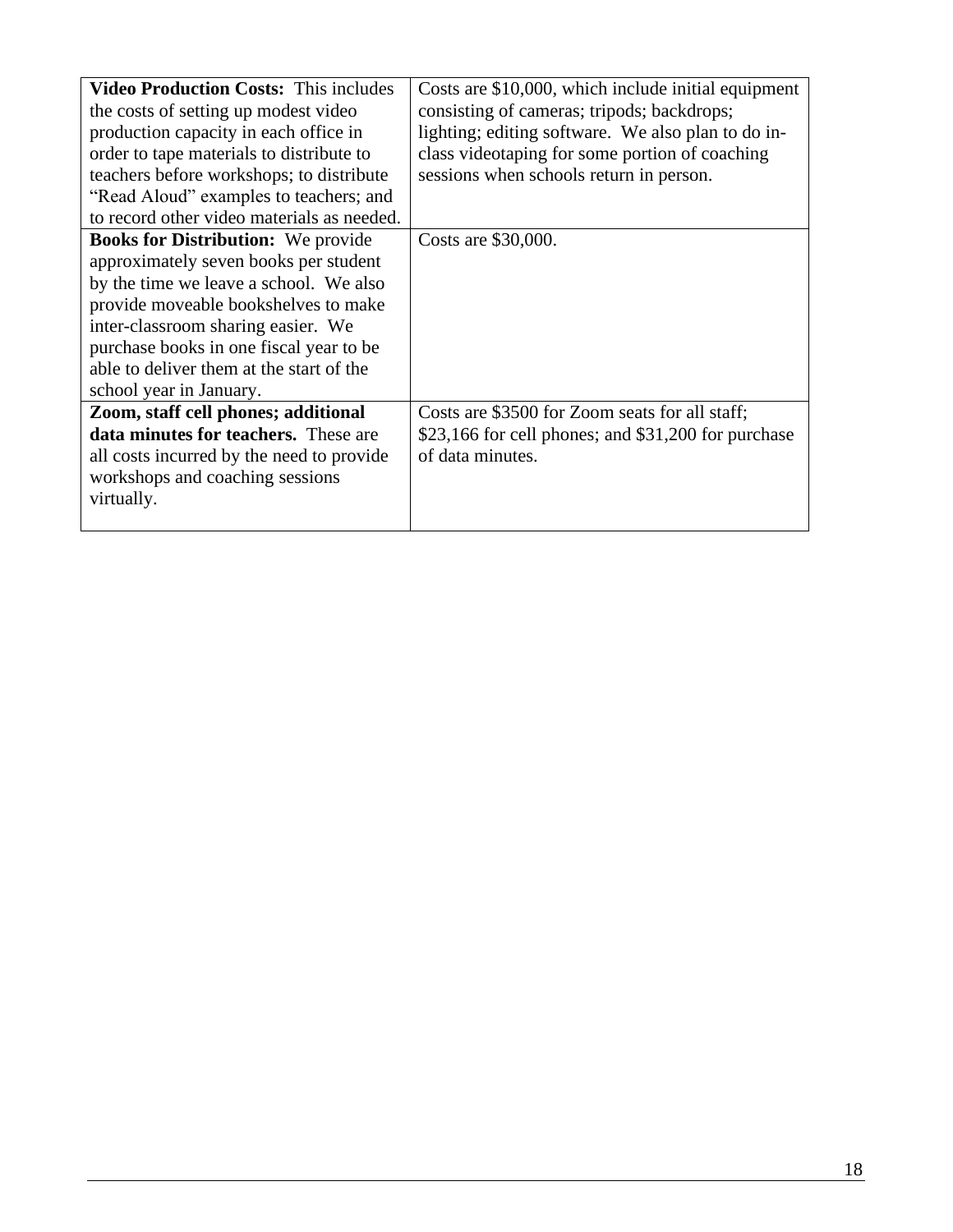# **2021 S.L. Gimbel Foundation APPLICATION**

**VI. Sources of Funding:** Please list your current sources of funding and amounts.

#### *Secured/Awarded*

| Name of Funder: Foundation, Corporation, Government, Individual | <b>Amount</b> |
|-----------------------------------------------------------------|---------------|
| Donors, Other (specify)                                         |               |
| <b>Kraft-Heinz Foundation</b>                                   | \$75,000      |
| Spurlino Foundation                                             | \$40,000      |
| <b>AMB</b> Foundation                                           | \$35,000      |
| Project Redwood                                                 | \$25,000      |
| Christadelphian Meal-A-Day                                      | \$15,000      |
| Fee for Service (Children International)                        | \$42,000      |
| Fee for Service (Children International)                        | \$42,000      |
| <b>Individual Donors</b>                                        | \$590,791     |

# *Pending*

| Name of Funder: Foundation, Corporation, Government, | <b>Amount</b> | <b>Decision Date</b> |
|------------------------------------------------------|---------------|----------------------|
| <b>Individual Donors, Other (specify)</b>            |               |                      |
| Crabby Beach Foundation                              | \$100,000     | December 2021        |
| <b>Tinker Foundation</b>                             | \$100,000     | December 2021        |
| <b>CG Charitable</b>                                 | \$75,000      | December 2021        |
| <b>International Foundation</b>                      | \$25,000      | Unknown              |
| Luis Von Ahn Foundation                              | \$25,000      | Unknown              |
| Christadelphian Meal-A-Day                           | \$15,000      | December 2021        |

**Diversity of Funding Sources:** A financially healthy organization should have a diverse mix of funding sources. Complete those categories that apply to your organization using figures from your most recent fiscal year.

| <b>Funding Source</b>             | <b>Amount</b> | % of Total<br><b>Revenue</b> | <b>Funding</b><br><b>Source</b> | <b>Amount</b> | % of Total<br><b>Revenue</b> |
|-----------------------------------|---------------|------------------------------|---------------------------------|---------------|------------------------------|
| Contributions (Individuals)       | \$970,218     | 68%                          |                                 |               |                              |
| <b>Fundraising/Special Events</b> |               |                              |                                 |               |                              |
| Corp/Foundation Grants            | \$349,849     | 24%                          |                                 |               |                              |
| <b>Government Grants</b>          | \$124,000     | 8%                           |                                 |               |                              |

Notes: Of the 68% of contributions from individuals, 54% come from major donors (gifts of over \$5,000) and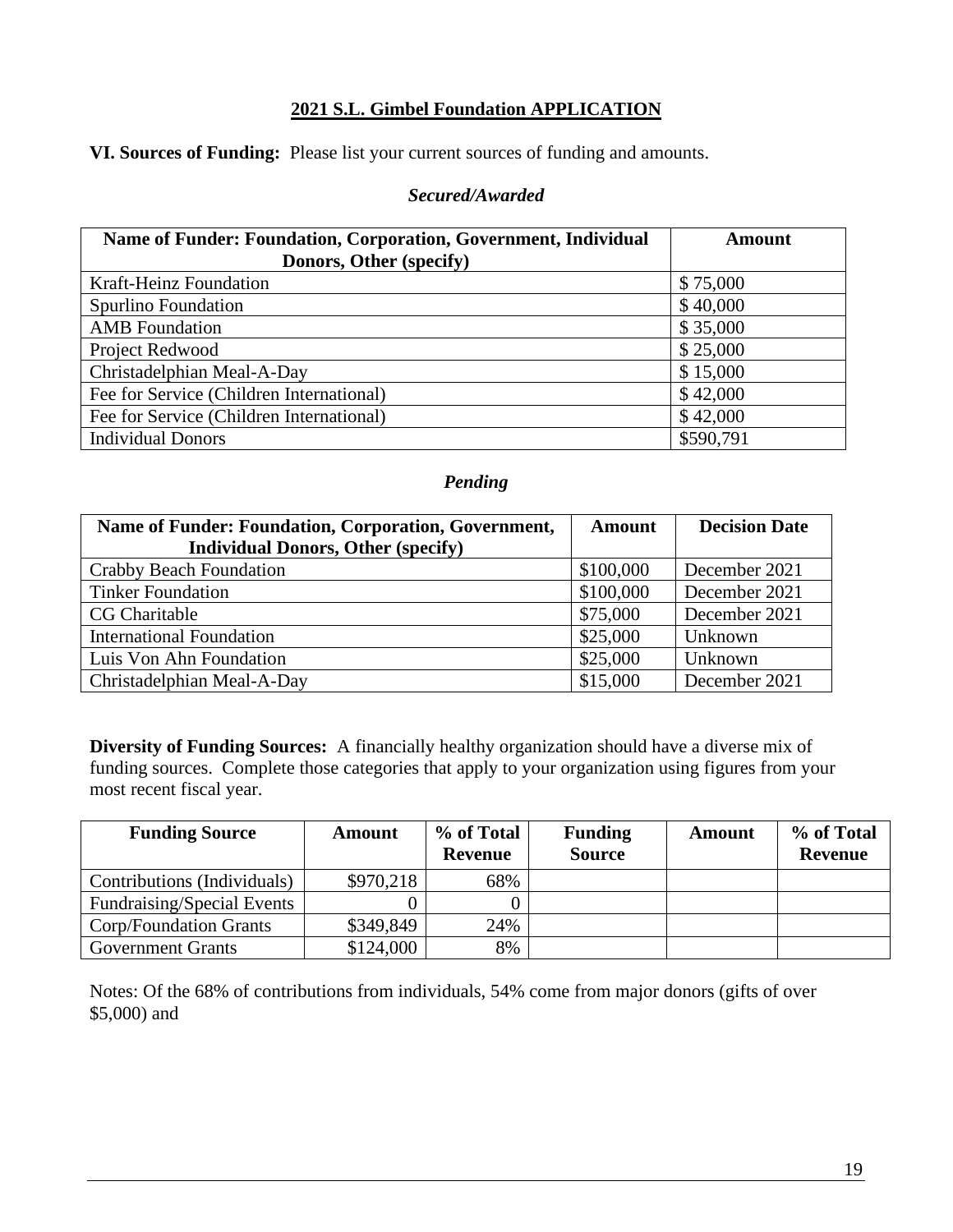# **S.L. Gimbel Foundation APPLICATION**

## **VII. Financial Analysis**

#### **Agency Name: Child Aid Most Current Fiscal Year (Dates): From** January 1, 2020 **To:** December 31, 2020

This section presents an overview of an applicant organization's financial health and will be reviewed along with the grant proposal. Provide all the information requested on your **entire organization.**  Include any notes that may explain any extraordinary circumstances. Information should be taken from your most recent 990 and audit. **Double check your figures**!

#### **Form 990, Part IX: Statement of Functional Expenses**

#### **1) Transfer the totals for each of the columns, Line 25- Total functional expenses (page 10)**

| A                     | B               |                  | ν                    |
|-----------------------|-----------------|------------------|----------------------|
| <b>Total Expenses</b> | Program service | Management $&$   | Fundraising expenses |
|                       | expenses        | general expenses |                      |
| \$1,581,149           | \$1,312,848     | \$86,168         | \$182,133            |

#### **2) Calculate the percentages of Columns B, C, and D, over A (per totals above)**

- Program services  $(B)$  A general rule is that at least 75% of total expenses should be used to support programs
- Management & general administration  $(C) A$  general rule is that no more than 15% of total expenses should be used for management & general expenses
- Fundraising  $(D) A$  general rule is that no more than 10% of total expenses should be used for fundraising

| <i>'</i> Α)           | .B)                   | (C                    |                       |
|-----------------------|-----------------------|-----------------------|-----------------------|
| <b>Total Expenses</b> | Program service       | Management $&$        | Fundraising expenses  |
|                       | expenses              | general expenses      |                       |
|                       | Columns $B / A x 100$ | Columns $C / A x 100$ | Columns $D / A x 100$ |
| Must equal 100%       | 83%                   | 5%                    | 12%                   |

#### **3) Calculate the difference between your CURRENT year budget for management & general expenses and your previous management & general expenses per your 990 (Column C)**

| Percentage of Organization's  | Column C, Management & general | Differential |
|-------------------------------|--------------------------------|--------------|
| Current Total Budget used for | l expenses per 990 above       |              |
| Administration 7%             | $7\%$                          | 0%           |

If the differential is above (**+**) or below (**-**) **10%**, provide an explanation: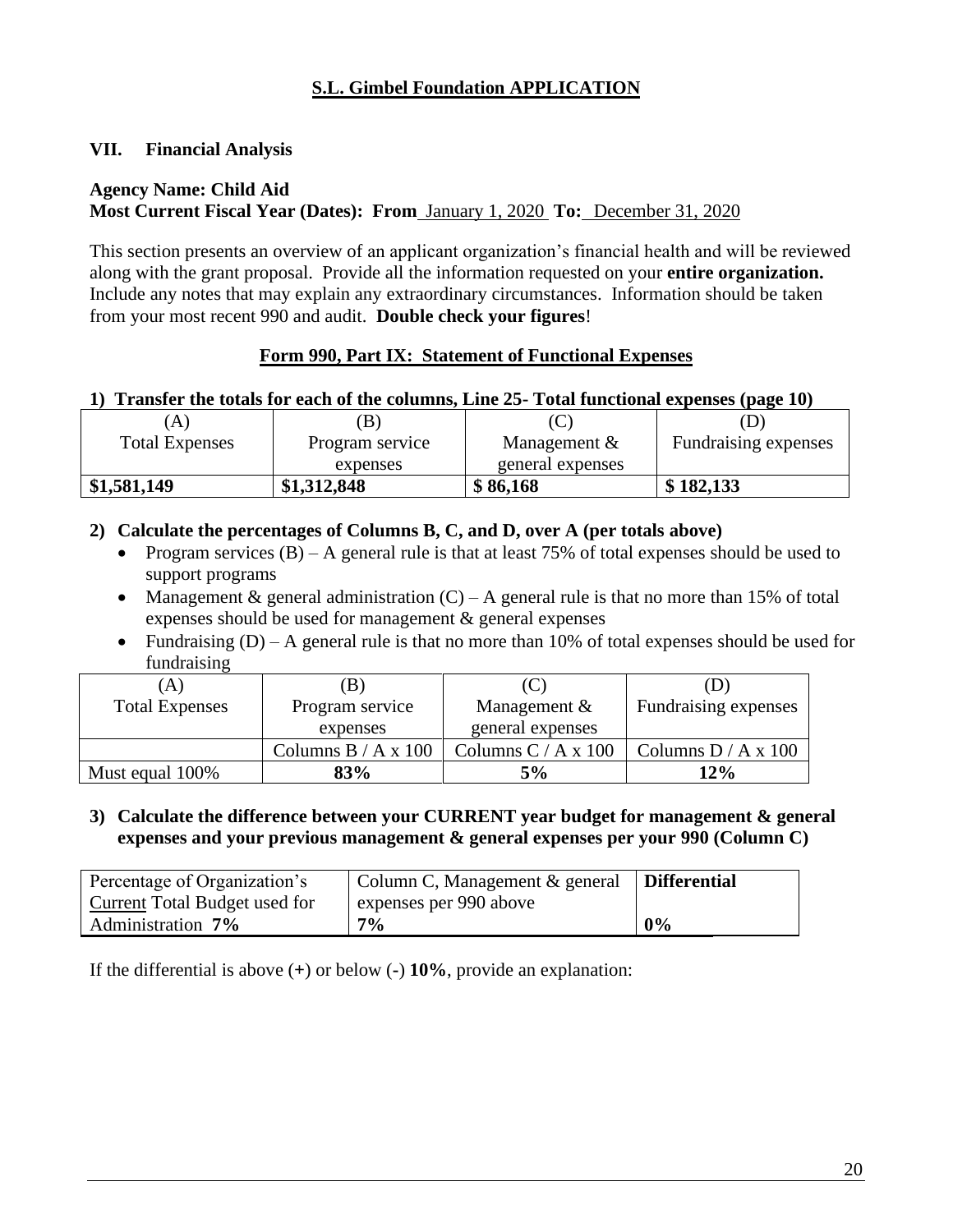#### **S.L. Gimbel Foundation APPLICATION**

**Quick Ratio**: Measures the level of liquidity and measures only current assets that can be quickly turned to cash. A generally standard Quick Ratio equals 1 or more.

| Cash        | + Accounts Receivables | /Current Liabilities | $=$ Quick Ratio |
|-------------|------------------------|----------------------|-----------------|
| \$1,735,615 | \$154,635              | \$300,386            | 6.29            |

#### **Excess or Deficit for the Year:**

| <b>Excess or (Deficit)</b>  | <b>Excess or (Deficit)</b> |
|-----------------------------|----------------------------|
| Most recent fiscal year end | Prior fiscal year end      |
| (22,678)                    | \$83,525                   |

**Notes:**

**In the most recent fiscal year, 2020, our program was expanded, adding to expenses, and donations were slightly less in 2020 than in 2019.**

# **VIII.** EMAIL TWO PDF files to **Gimbel@iegives.org**<br>A. One PDF file of the following, #1 to #5 B.

**B.** Second PDF file of the following,  $#6 \& #7$ 

| #1 | <b>Completed Grant Application Form (cover</b> | #6 | A copy of your most recent year-end         |
|----|------------------------------------------------|----|---------------------------------------------|
|    | sheet, narrative), budget page and budget      |    | financial statements (audited if available) |
|    | narrative (see sample) and sources of          |    |                                             |
|    | funding, financial analysis page               |    |                                             |
| #2 | Your current operating budget and the          | #7 | A copy of your most recent 990. Please      |
|    | previous year's actual expenses (see sample    |    | make sure that the Form 990 you submit      |
|    | <b>Budget Comparison</b> )                     |    | is no more than two (2) years old.          |
| #3 | Part IX only of the 990 form, Statement of     |    |                                             |
|    | Functional Expenses (one page). Please         |    |                                             |
|    | make sure that the Form 990 you submit         |    |                                             |
|    | is no more than two (2) years old.             |    |                                             |
| #4 | For past grantees, a copy of your most recent  |    |                                             |
|    | final report.                                  |    |                                             |
| #5 | A copy of your current $501(c)(3)$ letter from |    |                                             |
|    | the IRS                                        |    |                                             |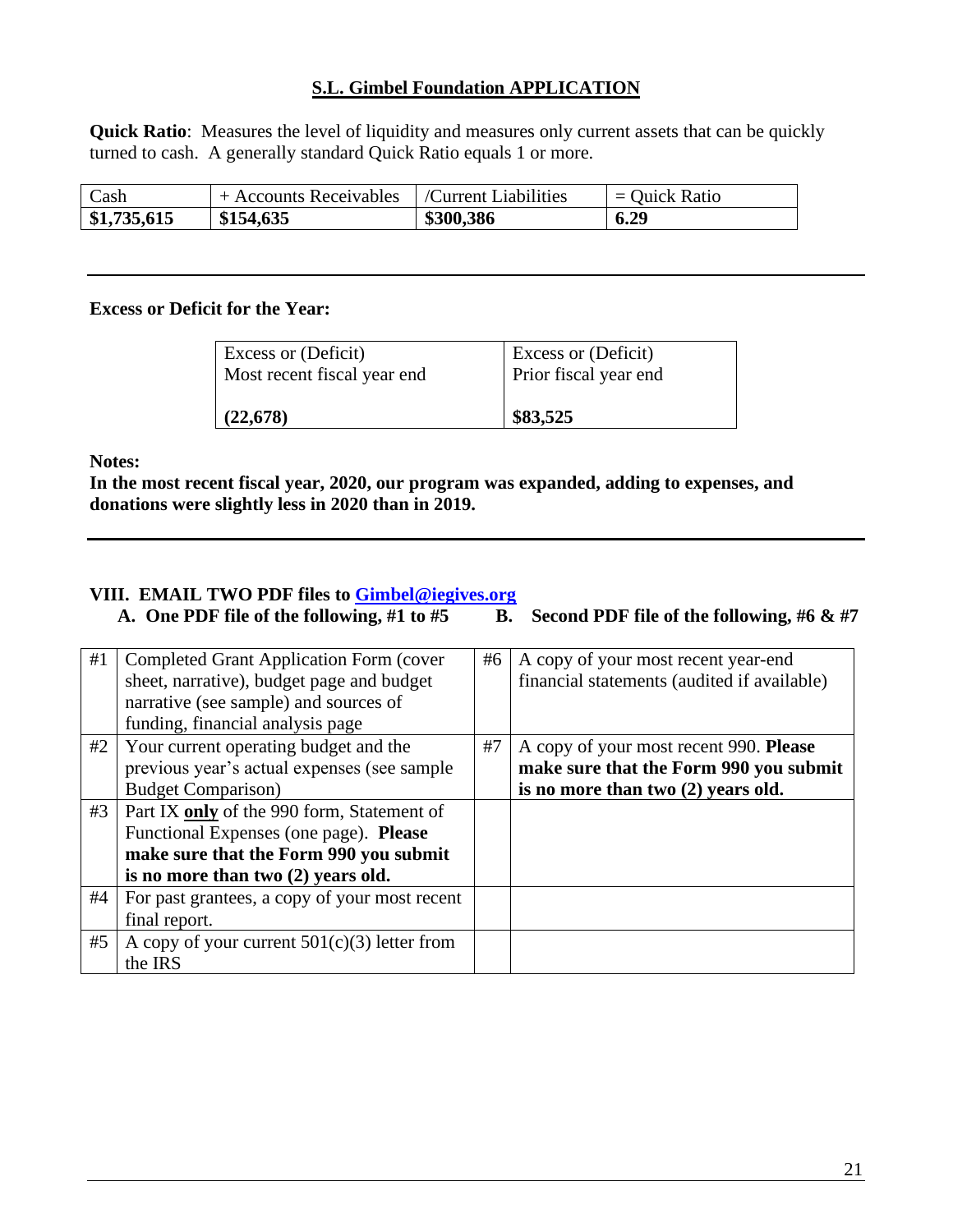# **SAMPLE Budget Comparison**

|                                             | Actuals               | <b>Budget</b>       |          |
|---------------------------------------------|-----------------------|---------------------|----------|
|                                             | <b>Most Recently</b>  | Projections         |          |
|                                             | <b>Completed Year</b> | <b>Current Year</b> | Variance |
| <b>Income</b>                               | 20                    | 20                  |          |
| <b>Individual Contributions</b>             |                       |                     |          |
| <b>Corporate Contributions</b>              |                       |                     |          |
| <b>Foundation Grants</b>                    |                       |                     |          |
| <b>Government Contributions</b>             |                       |                     |          |
| Other Earned Income                         |                       |                     |          |
| <b>Other Unearned Income</b>                |                       |                     |          |
| Interest & Dividend Income                  |                       |                     |          |
| <b>Total Income</b>                         |                       |                     |          |
|                                             | $\blacksquare$        |                     |          |
| <b>Expenditures</b>                         |                       |                     |          |
| <b>Personnel</b>                            |                       |                     |          |
| <b>Salary CEO/Executive Director</b>        |                       |                     |          |
| Staff Salary (total)                        |                       |                     |          |
| <b>Payroll Taxes</b>                        |                       |                     |          |
| Insurance - Workers' Comp                   |                       |                     |          |
| Insurance - Health                          |                       |                     |          |
| <b>Payroll Services</b>                     |                       |                     |          |
| Retirement                                  |                       |                     |          |
| <b>Total Personnel</b>                      |                       |                     |          |
|                                             |                       |                     |          |
| <b>General Program/Administrative</b>       |                       |                     |          |
| <b>Bank/Investment Fee</b>                  |                       |                     |          |
| Publications                                |                       |                     |          |
| Conferences & Meetings                      |                       |                     |          |
| Mileage                                     |                       |                     |          |
| Audit & Accounting                          |                       |                     |          |
| <b>Program Consultants</b>                  |                       |                     |          |
| <b>Insurance Expense</b>                    |                       |                     |          |
| Telephone Expense - Land Lines              |                       |                     |          |
| DSL & Internet                              |                       |                     |          |
| Website                                     |                       |                     |          |
| <b>Office Supplies</b>                      |                       |                     |          |
| Postage & Delivery                          |                       |                     |          |
| Printing & Copying                          |                       |                     |          |
| Miscellaneous                               |                       |                     |          |
| <b>Total General Program/Administrative</b> |                       |                     |          |
| <b>Total Expenditures</b>                   | $\blacksquare$        | $\blacksquare$      |          |
|                                             |                       |                     |          |
| <b>Revenue Less Expense</b>                 | $\blacksquare$        |                     |          |